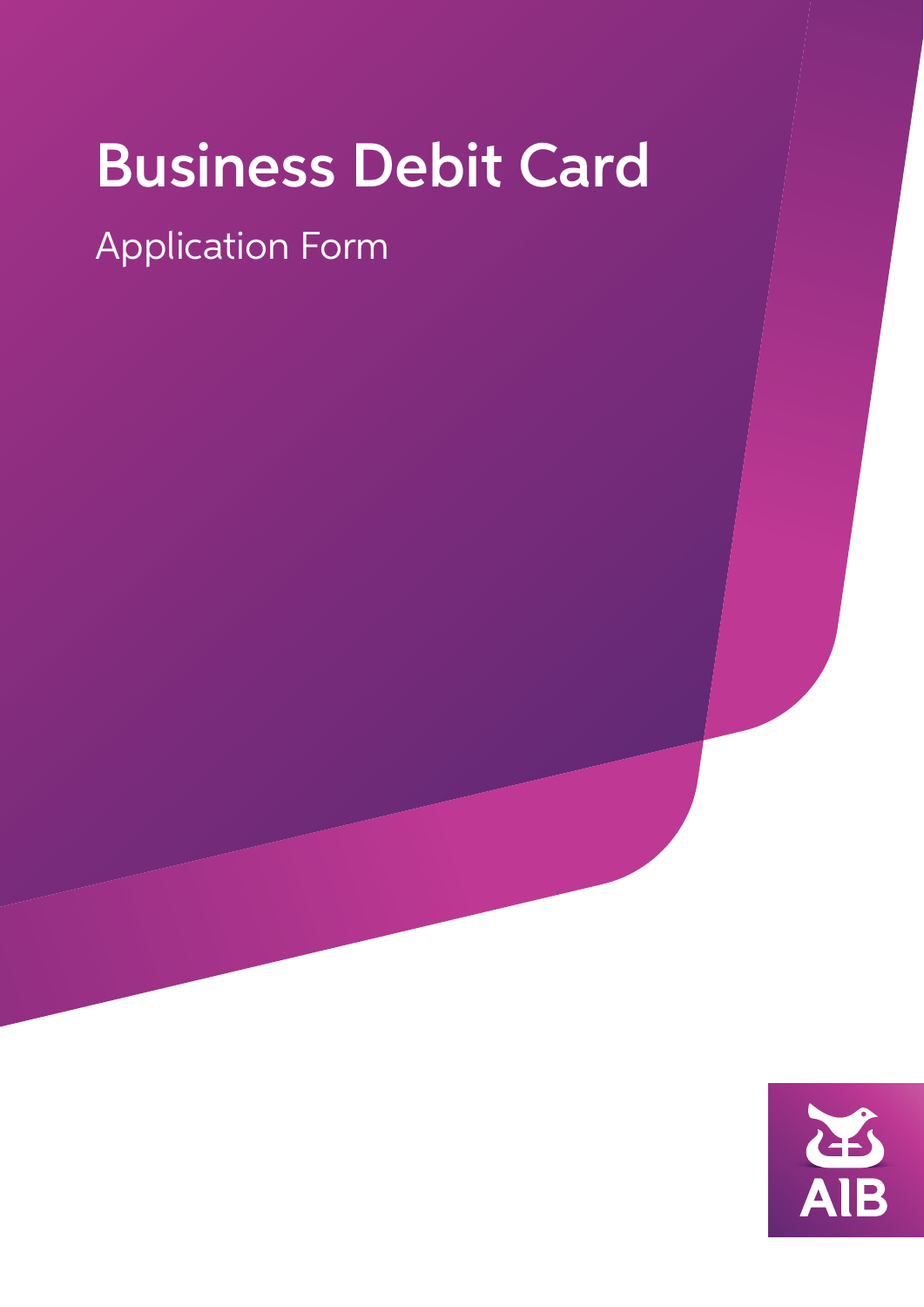# **Contents**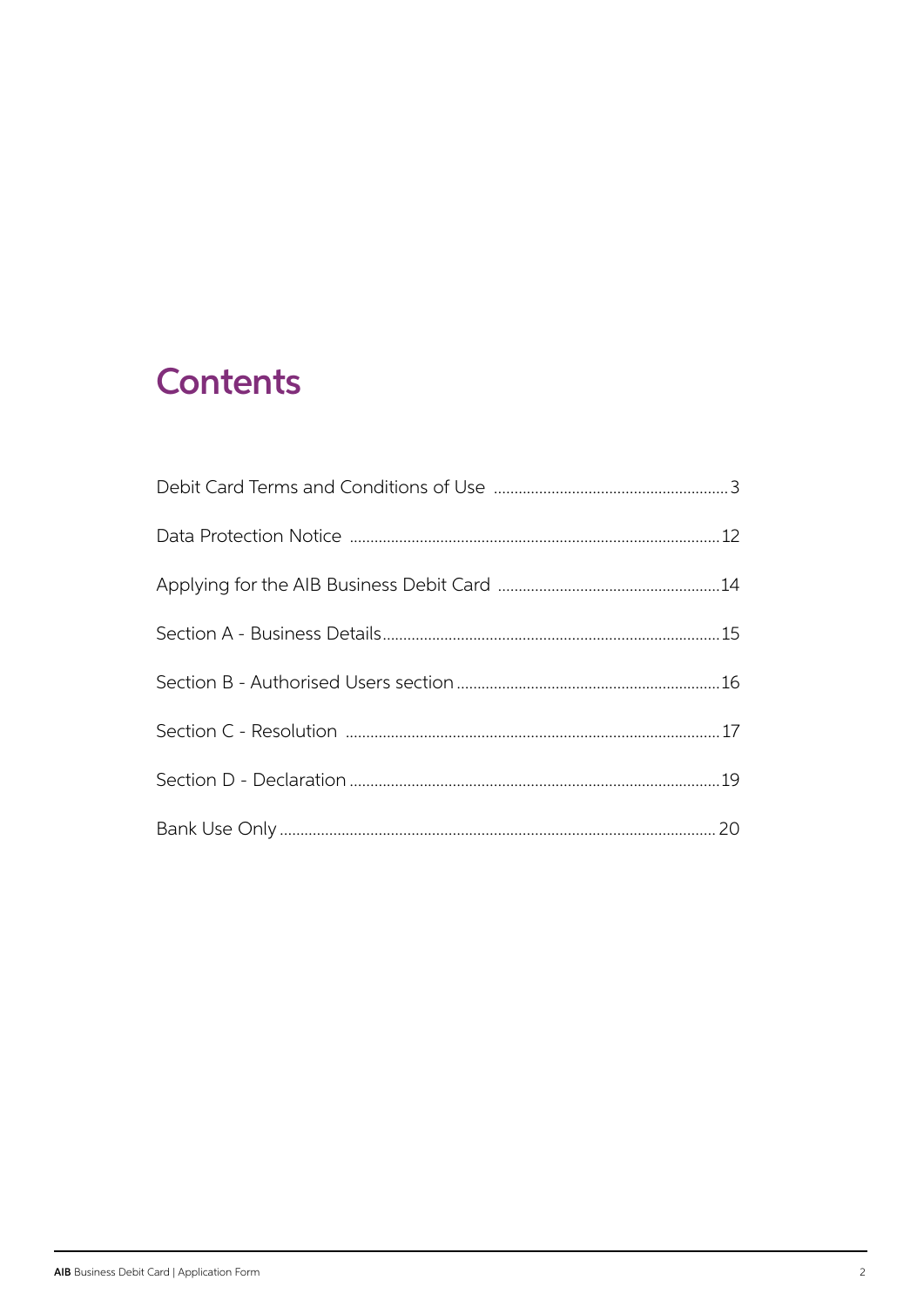# Debit Card Terms and Conditions of Use effective from 31st January 2021

### SECTION 1 - YOUR AGREEMENT

In this document, if we use words that start with a capital letter, that means the word has been defined in this 'Your Agreement' section.

This Agreement sets out:

- what you can use your Card for;
- how you can use your Card safely; and
- our responsibilities and yours.
- 1.1 When we say 'Agreement', we mean all of the following:
	- a) this document, which contains the main terms and conditions for your Card;
	- b) the terms and conditions for the Account;
	- c) the information in your application form (if applicable) for your Card;
	- d) the terms and conditions for your Digital Wallet (if applicable);
	- e) any document provided to you regarding your Card, containing information on its terms and conditions, use and/or security;
	- f) the Fees and Charges Booklets; and
	- g) the terms and conditions for any other services we provide that you may use in connection with your Card or the Account (for example, our online banking services).

 Some of the documents listed in this section may be amended from time to time, as outlined in the 'Changes to your Agreement' section. You should keep updated on all these changes as the revised document will still form part of your Agreement.

 You can get copies of any of our terms and conditions and our Fees and Charges Booklets from our branches or on our website.

#### Important: If any term in this document is different from a term in any of the other documents listed in this section, we will rely on the terms in this document.

- 1.2 By using your Card, we will consider this to mean that you have read and accepted the terms of this Agreement. If you are not happy to accept any of these terms you can cancel your Card following the instructions in the 'Cancelling, blocking or suspending your Card' section.
- 1.3 We may provide you with, and we may keep a record of, documents which form part of this Agreement in either electronic or paper form. When you apply for your Card through our online banking services, you agree that electronic signatures may be used by us and you to confirm acceptance of documents which form part of this Agreement.

#### 1.4 In this Agreement:

'Account' means the bank account with us that is linked to your Card;

'Account holder' means the person or entity whose name the Account is in;

'Agreement' has the meaning set out at the start of this 'Your Agreement' section;

 'AIB Banking App' means an AIB application which can be downloaded from a software application distributor(s) and which can be used for authentication purposes as required when making Transactions, to access banking services and/or such other uses as we may designate from time to time;

 'Authorised User' has the meaning set out under the heading 'Can you get an additional Card?' in the 'Your Card' section;

 'Business Day' means a day (other than a Saturday, Sunday or public holiday) on which we are generally open for business in Ireland;

 'Card' means the debit card issued by us to you for the purpose of effecting Transactions on the Account in accordance with the terms of this Agreement. This incorporates all elements of the Card, including, without limitation, the chip, which is the embedded circuit on the Card, and Card number. The term also includes a 'Digital Card', being the Card or any virtual or digital representations of your Card registered in a Digital Wallet;

 'Card Scheme' means a scheme governing the issue and use of Cards, for example, Visa as that Card Scheme or name may change or as we may replace that Card Scheme from time to time;

 'Consumer' means any individual that holds a Card for personal use not connected with their trade, profession or business;

 'Contactless Transaction' means a Transaction that is authorised by you touching the Card or Device against a terminal, generally without the need to insert your Card. Whether this is available or not depends on the amount of the Transaction. You may or may not have to use your PIN or Security Details. Not all terminals can process such Transactions;

'Digital Card' has the meaning set out within the definition of Card above;

 'Digital Wallet' means any electronic payment system that your Card has been registered to, which allows you to use your Card or an electronic record of your Card to carry out Transactions;

 'Device' means a mobile phone, tablet or other device that a Digital Card has been registered to or that you use to access a Digital Wallet and/or an AIB Banking App;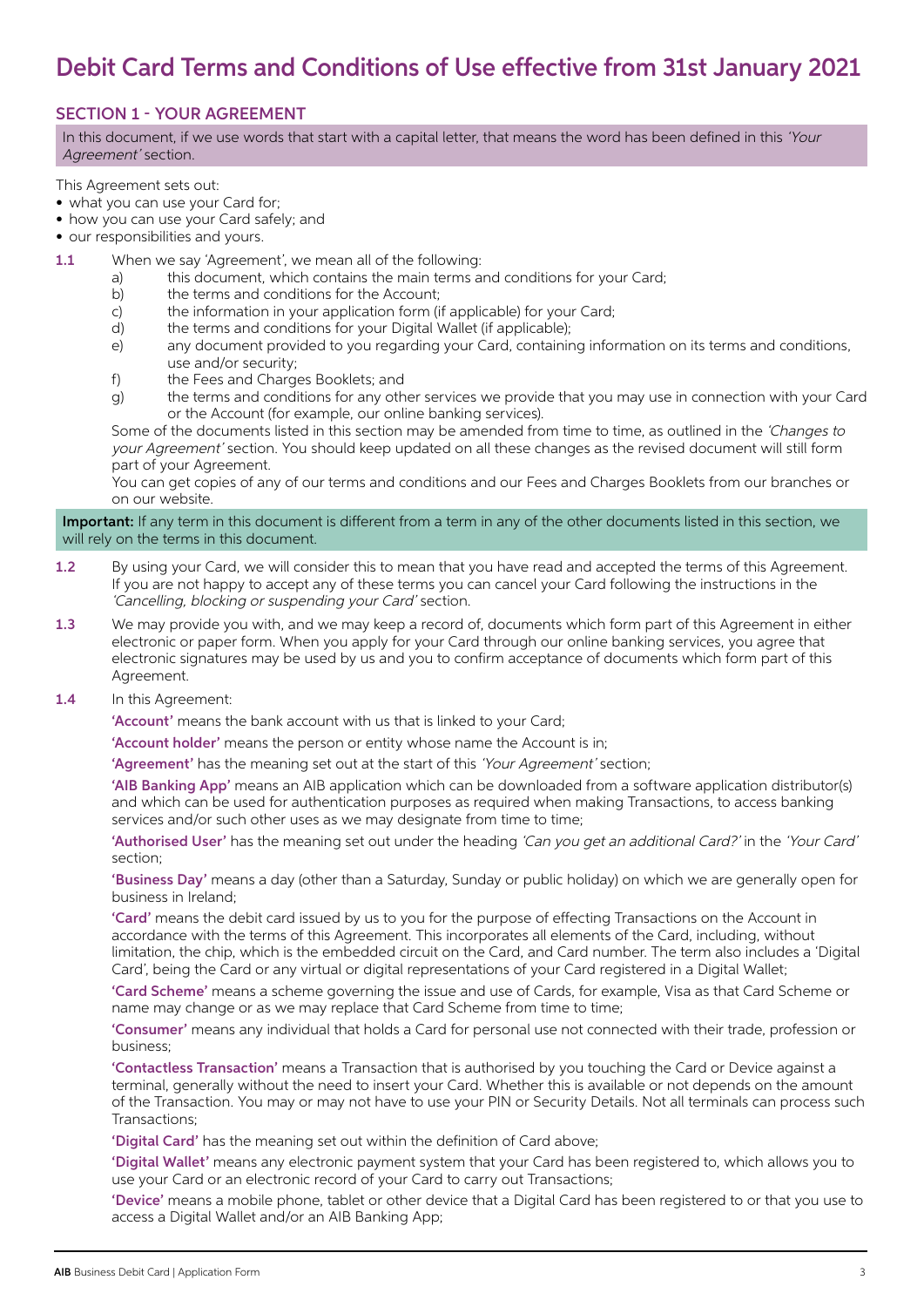'EEA' means any country that is currently a member of the European Economic Area. This may change from time to time.

 'Fees and Charges Booklets' means the current editions of our schedules and/or fees and charges booklets for personal and/or business Accounts, as applicable, and provided to you in connection with your Account and as available in our branches or on our website. These booklets and/or schedules set out the fees and charges that apply to the relevant Account and Card, including any international charges, whether accessed in Ireland or abroad;

'Merchant' means any business or individual who accepts payments made with a Card;

 'Microenterprise' means any enterprise that employs less than 10 people and whose annual turnover and/or annual balance sheet does not exceed €2million subject to certain provisions set down by law;

 'Safeguard System' means a system to aid the secure use of your Card online, for example, Visa Secure, as that system or its name may change or be replaced from time to time;

'Security Details' has the meaning set out at the start of the 'Keeping your Card safe and secure' section;

 'Third Party Agreements' means any third party agreements you are subject to, which relate to your use of your Card and/or Account;

 'Transaction' means a transaction in which a Card is used by you, in any manner, to debit or credit money to or from your Account;

 where we use a word in the singular this includes the plural if the context allows it, and vice versa (for example, "person" can mean "persons" and vice versa);

when we say "you" and "your" we mean the Account holder and/or the person whose name is on the Card, their successors and assigns;

when we say "we"; "us"; and "our" or "Bank" we mean Allied Irish Banks, p.l.c., and this includes our successors and assigns;

we sometimes give an example of something covered by a clause or definition. We do this to assist you. The meaning and scope is never limited to these examples; and

 headings are used to assist you in reading this Agreement, but should not be taken into account in interpreting the meaning of conditions.

#### SECTION 2 - YOUR CARD

# Starting off<br>2.1 We

- We issue your Card to you so you can use it for Transactions on the Account.
- 2.2 Once you receive your Card, you must sign it immediately, otherwise it is not valid. Before you use your Card, we may ask you to activate it. If required, we will send you details on how to do this with the Card.
- 2.3 We supply a personal identification number (PIN) which is particular to your Card. Please see the 'Keeping your Card safe and secure' section for more information.
- 2.4 The Card remains our property at all times. As a result there may be some circumstances where we have to suspend, cancel, recall or retain it. We won't do so unless we decide it is necessary.

#### Using your Card

2.5 You must use your Card in the way set out in this Agreement.

- 2.6 You can use your Card up to a certain number of times a day. We call this a Transaction limit. There is also a daily limit, meaning your Card can be used to make payments up to a certain combined value every day. You can find out more about these limits by contacting us. They are subject to change and we won't always be able to confirm the limit due to security reasons. You can also contact us to agree spending limits for using your Card online, subject to our Transaction and daily limits.
- 2.7 Depending on the way you use your Card, there may be other limits beyond our control. For example, certain cash machines may have their own limits attached, which could be more or less than the daily limit on your Card.
- 2.8 Transactions are generally processed within 3-5 Business Days of using your Card. This timeframe may be shorter or longer depending on how or where your Card is used. It may also depend on factors outside our control.
- 2.9 Your Card can be used abroad. It may be accepted at locations displaying a symbol that matches the one on your Card. There may be different limits and local regulations that govern its use, which are beyond our control.
- 2.10 If you are refunded by a third party, such as a Merchant, in respect of a Transaction, we will credit you the relevant amount once that third party has processed the refund with us. If it was a non-euro Transaction, the amount refunded may differ to the original amount spent, once fees and charges have been deducted. Please see the 'Fees and charges' section for further information.
- 2.11 If you are a Consumer, your Card may not be used for business or commercial purposes. If you are not a Consumer, your Card may only be used for business or commercial purposes.
- 2.12 A Card must not be used for any illegal purpose.
- 2.13 A Card must not be used after this Agreement has ended, the Card has expired, been cancelled or suspended, or if the Card or Device has been reported lost, stolen, misused or its safety has been compromised.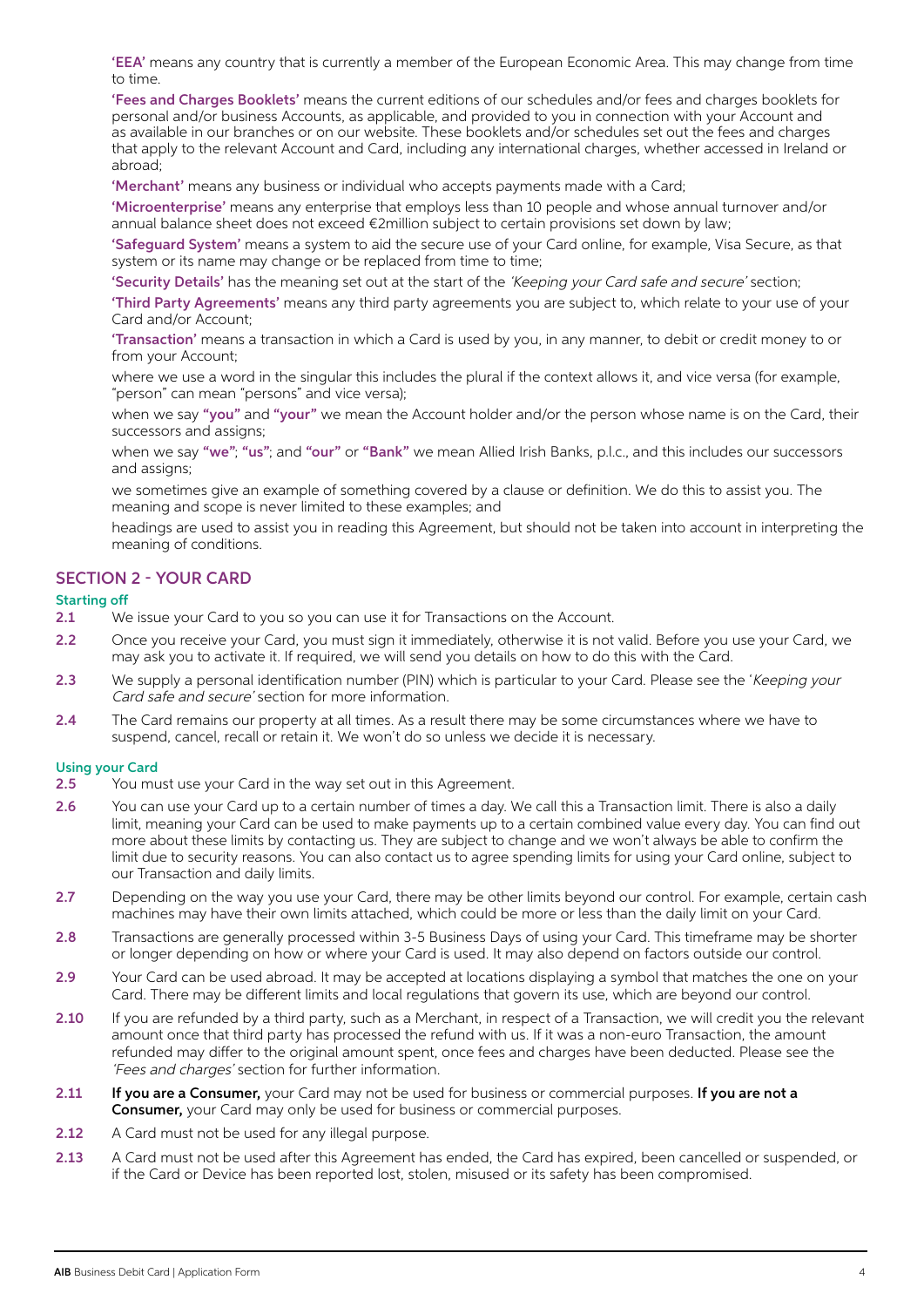#### How do you get a replacement Card?

- 2.14 You can contact us if you need a replacement Card at any time. We will then organise for a replacement Card to issue to the last address you provided us with. Otherwise, it will automatically issue by the expiry date printed on the Card. However, we may not issue a replacement if you have not used your Card in the last 12 months. We will not supply a replacement Card if you have asked us not to do so at least 45 days before the expiry date printed on the Card.
- 2.15 We reserve the right not to issue a replacement Card.

#### Can you get an additional Card?

- 2.16 On the Account holder's request, we may issue a Card, or an additional Card, to a nominated person, known as an 'Authorised User'. We may or may not grant this request. We may have additional rules on who can be an Authorised User (for example, they may have to be a signatory on the Account).
- 2.17 The Authorised User's Card will have its own PIN. The use of that Card will also be governed by this Agreement. It is the Account holder's responsibility to provide a copy of this Agreement, and any future amendments to it, to the Authorised User and ensure that they comply with its terms.
- 2.18 If the Account holder wants to remove an Authorised User, that Authorised User will still be able to use their Card, including any Digital Cards, until the Card is cancelled, destroyed and, if applicable, returned to us. We set out what we mean by 'destroy' in the 'Keeping your Card safe and secure' section.
- 2.19 The Account holder will have access to the information on the Authorised User's Transactions. Likewise the Authorised User will have access to information about the Account and Transactions. However, the Authorised User will not be able to amend any of the Account details.
- 2.20 We reserve the right to cancel an Authorised User's Card at any time. If we do, we will contact you beforehand as set out in the *'How we can contact each other'* section. We can also cancel the Authorised User's Card at any time on the Account holder's, or the Authorised User's, request. You must contact us to do so. You must then destroy the Card and, if applicable, return it to us immediately.

#### SECTION 3 – AUTHORISING TRANSACTIONS

#### How do you authorise Transactions?

- 3.1 The way you authorise Transactions depends on how you use your Card. You can:
	- a) use your Card with its PIN, such as at a cash machine or at a card terminal (for example, in a shop);
	- b) use your Digital Card or Digital Wallet with or without your Security Details and/or a Safeguard System;
	- c) provide the Card details by phone, mail or online, with or without the use of your Security Details and/or a Safeguard System;
	- d) use your Card and/or Device for Contactless Transactions, where possible;
	- e) use your Card together with your Security Details to transfer money to another card, where possible; or
	- f) use your Card and sign for the Transaction.

When you use your Card in these ways we will take it that you have authorised the Transaction.

Important: With some of the above, you may also be asked to use your PIN and/or provide identification details, such as your name, address and telephone number, or call out parts of your Card details such as the 3 digit code on the back of your Card as a precautionary measure.

#### What else affects how you authorise Transactions?

- 3.2 You must also comply with any additional terms connected with the use of your Card. These may be our terms and conditions (like those for a Safeguard System) or Third Party Agreements (such as those from the provider of a Digital Wallet). If you don't comply, we might not authorise the Transaction.
- 3.3 When you use your Card online, we may need to confirm it's you before the Transaction can be authorised. We'll do this by using a Safeguard System and may also use an authentication service. Your Card is automatically enrolled for a Safeguard System, however the Account holder or Authorised User may need to register for an authentication service. This authentication service will require you to enter your Security Details to identify you, for example, using an AIB Banking App, or any other way made available by us. If we ask you to identify yourself and you can't or you don't follow the instructions for the Safeguard System or the authentication service, we will take it that your Transaction is not authorised and it will not go ahead.

 For this reason, it is important to ensure that the personal information we hold about the Account holder and the Authorised User is correct and up-to-date (for example your mobile phone number and email address). To find out more please go to www.aib.ie/webshopping

- 3.4 In some cases, you may agree to authorise a Transaction with a Merchant in advance (for example, a self-service petrol station or hotel.) This is called pre-authorisation. This pre-authorised amount might not immediately reduce the balance on the Account but may still affect the amount of funds available to you. The pre-authorised amount should only be debited from your Account if agreed by you with that Merchant. If not, and the Merchant instructs us to remove it, we will remove the pre-authorised amount from your Card as soon as possible.
- 3.5 We can't cancel a Transaction that you have authorised. If you gave a continuous payment instruction for a recurring Transaction (for example, a subscription, set up from your Card with a third party) and you want to cancel it you can do so by contacting us up to the last Business Day before the Transaction is due to leave your Account. You should also give written notice to that third party and keep a record of any contact made. To assist you, your Card is automatically enrolled in a card updater service with the relevant Card Scheme (for example, Visa). This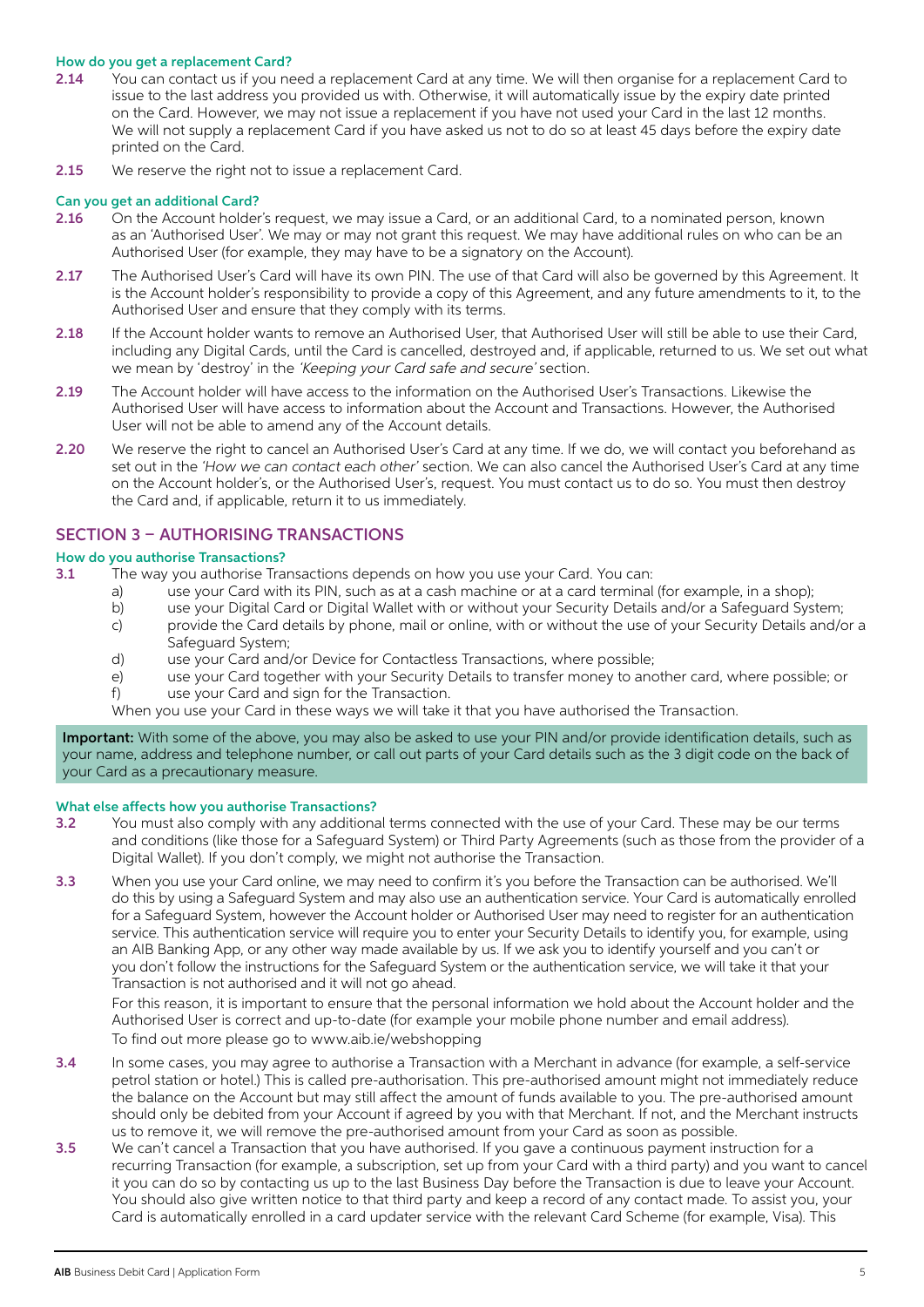service allows a participating Merchant to access Card details through the Card Scheme so they can continue to process a Transaction, recurring or otherwise. As not all Merchants take part in this service, you should still notify each Merchant when your Card details or the status of your Account changes. If you don't, your Account may or may not still be charged. You are responsible for making sure the Merchant has your new Card details to process a Transaction. If you do not want to be included in the card updater service, please contact us as set out in the *'How we can contact each other'* section.

#### Unauthorised Transactions

3.6 Except as set out under the rest of this 'Unauthorised Transactions' heading, if you notify us without undue delay that a Transaction from your Account was not authorised by you, we will usually refund the amount of that unauthorised Transaction and restore your Account to the state it would have been in had the unauthorised Transaction not taken place. We will not have any further liability to you in this respect.

Important: We will normally say that there has been undue delay to notify us if you fail to do so within 30 days, or 60 days if the receiving financial institution is outside the EEA, after receipt by you of a statement or payment advice detailing the relevant Transaction. In any event, a failure to notify us within 13 months of the Transaction will always amount to undue delay. You must notify us by contacting us through your branch or by phone or by any other way which we make known to you.

- 3.7 If the unauthorised Transaction resulted from the loss, theft or misuse of any Card, Device and/or Security Details, you may be liable for any losses. However, if you are a Consumer or Microenterprise, this liability is limited to  $\epsilon$ 50. In any event, we will refund the full amount where:
	- a) the loss, theft or misuse was not detectable to you prior to a Transaction, except where you have acted fraudulently; and/or
	- b) the unauthorised Transaction was caused by the acts or lack of action on our part (including any employee, agent or branch of ours or a body to which we have outsourced activities).
- 3.8 We may not give you a refund if:
	- a) we reasonably think you have acted fraudulently and we notify the relevant national authority of this; and/ or
	- b) you have fraudulently, deliberately or with gross negligence:
		- i. failed to keep safe any aspect of your Card, Device and/or Security Details; and/or
		- ii. failed to tell us without undue delay about the loss/theft/misuse of your Card, Device and/or Security Details.
- 3.9 If, as result of an investigation, we establish that the Transaction claimed as unauthorised is in fact an authorised Transaction, we will debit your Account with any amount refunded and re-charge any fees and/or charges (including interest) that you owe us. You may also be responsible for any reasonable costs incurred by us in carrying out the investigation. As part of any such investigation, if you are not a Consumer or Microenterprise, you will be responsible for demonstrating that the Transaction was unauthorised.

#### What about refunds for Transactions you have authorised?

- 3.10 If you use your Card as a Consumer or Microenterprise and the Merchant's financial service provider is also in the EEA, then you may also be entitled to a full refund if you can prove to us that both of the following circumstances applied:
	- a) when you authorised the Transaction the exact amount of the Transaction was not specified to you; and
	- b) the amount of the Transaction was more than you could have reasonably expected to pay, given your previous spending patterns, the terms of this Agreement and the circumstances of the Transaction.
- 3.11 You will not be entitled to any refund for an authorised Transaction where you gave us direct permission to carry out the Transaction and where information on the future payment was made available to you at least 4 weeks before the Transaction.

3.12 To request a refund of a Transaction you have authorised, you must contact us within 8 weeks of the date of the Transaction being debited from your Account. If we are satisfied you are entitled to a refund, we will refund you within 10 Business Days of your request or provide reasons for refusing the refund. To calculate the 10 Business Day period, we will take it that your request has been made when you provide us with all information we reasonably consider relevant to assess your claim. If we refuse to refund you and you are not satisfied with our reasons, you may wish to log a complaint as set out under the 'Complaints' heading in the 'How we can contact each other' section.

#### SECTION 4 – KEEPING YOUR CARD SAFE AND SECURE

By 'Security Details' we mean any security process we may require you to follow or use to make an instruction or confirm your identity or access a Device for certain functionality on that Device (for example, a passcode, password, fingerprint or voice).

#### How to keep your Card, PIN and Security Details safe and secure

4.1 The PIN we issue for your Card may be changed by you. You may also have other Security Details that you use in connection with your Card and/or Device. You must not share any PIN or Security Details with anyone else. You should memorise them and then dispose of them securely.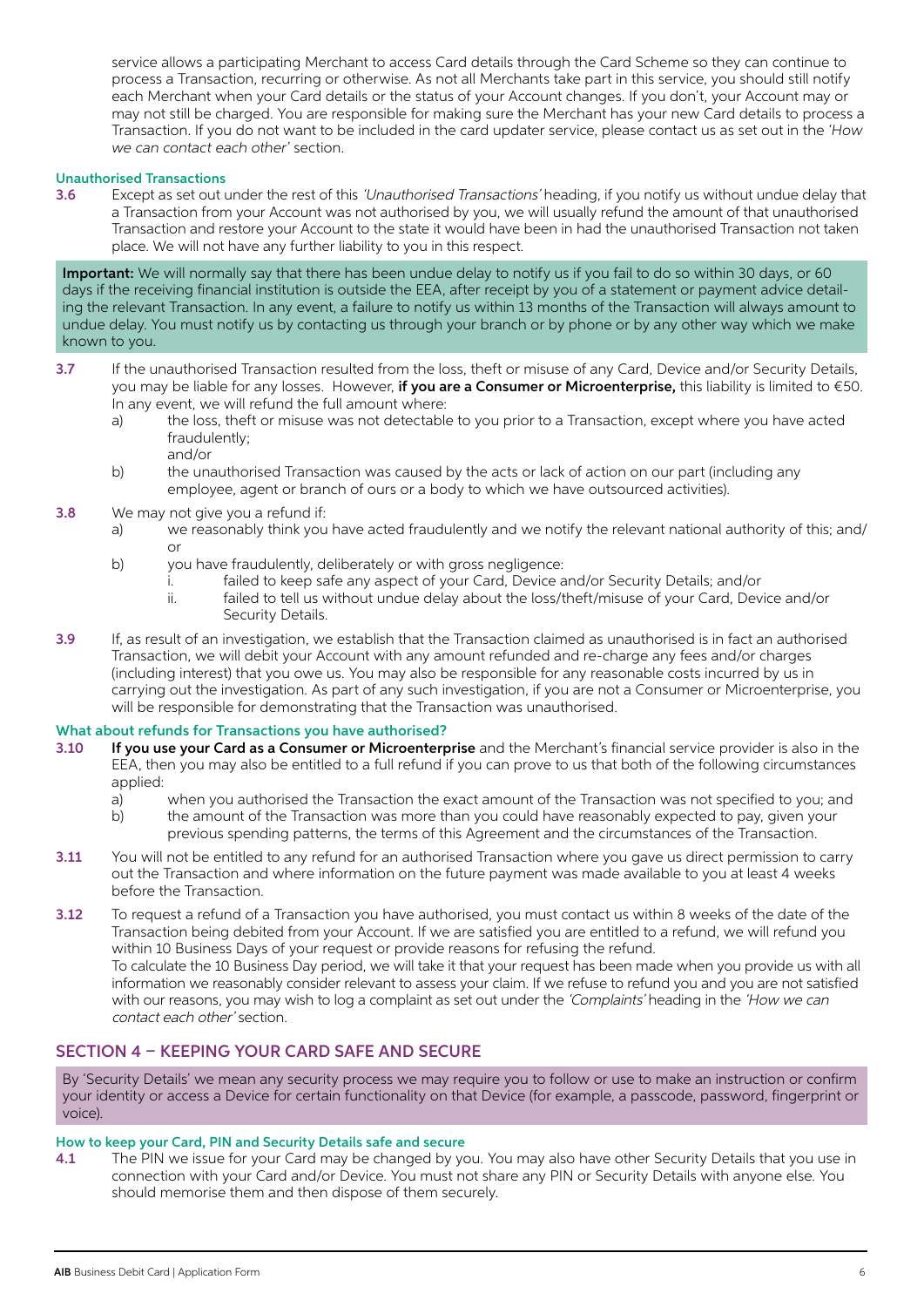- 4.2 You must not give your Card to other people or allow others to use it. You must only ever give out any of your Card details as part of a Transaction, to verify your identity to us or to report it as lost, stolen, misused or that its safety has been compromised.
- 4.3 You must not give your Device to other people or allow others to use it as they may be able to access or use your Digital Card or AIB Banking App. Before you replace or dispose of a Device, you must ensure you delete any Digital Wallet or AIB Banking App from that Device. You should also immediately delete any information such as an email or text messages sent or received by you in connection with your Card or Account. You must not have any reference(s) to or details of any PIN or any Security Details on your Device.
- 4.4 You should always check the amount of any Transaction before you authorise it.
- 4.5 You should also check the Transactions recorded on the Account as often as possible and, where possible, we recommend that you review your Account details online on a regular basis. Please contact us immediately if you have any queries, if you think you might not have authorised any entry or if a Transaction hasn't appeared on the Account.
- 4.6 Any Third Party Agreements you might have (such as those with your mobile phone or Digital Wallet provider) may also set out security requirements for you to comply with.

Important: If you do not comply with this Agreement and someone else finds or knows your PIN or Security Details they could use your Card without your permission. You may be responsible for any loss suffered. There may be other consequences, which we set out under the 'Unauthorised Transactions' heading in the 'Authorising Transactions' section and in the 'Our and your responsibilities' section.

#### What happens if you or we have any security concerns?

When we say you must destroy your Card, we mean that you must cut your physical Card in two through the signature, magnetic strip and chip and return it to us. It also means that you must deregister or delete all digital versions of that Card.

- 4.7 You must contact us immediately if you have any concerns whatsoever about the whereabouts or the safety of any aspect of your Card, Device or Security Details. We will also accept notification from the Card Scheme or a card protection service acting on your behalf.
- 4.8 You may request us to suspend your Card temporarily. We may do this but you will not be able to use your Card until the suspension has been lifted as your Transactions will be declined. We will lift the suspension at your request.
- 4.9 If we are notified of safety concerns for your Card, Device or Security Details, we may cancel the Card. If the Card is in your possession, you must immediately destroy the physical Card. If your Card is registered to a Digital Wallet, your replacement Card should automatically update in the Digital Wallet by the time you receive your replacement physical Card.
- 4.10 If we do have to cancel your Card, we may have to contact third parties such as the police or other relevant authority and pass on any relevant information to them. We will only do so if necessary. If so, you will be required to cooperate with any resulting investigation.
- 4.11 Where we suspect your Card is being used improperly or without your permission, we may investigate and/or stop allowing its use. This could result in your Card being refused and/or Transactions declined. We may ask you to respond to a communication we send you, such as a text message, to verify the Transaction before we can process it. Further details are set out in the 'How we can contact each other' section. It may not always be possible for us to contact you before we suspend your Card or decline a Transaction but we will do our best to do so. This is done for your protection and we are not responsible for any loss or damage that might be caused as a result.

#### SECTION 5 - FEES AND CHARGES

#### What do you need to know?

- 5.1 We charge certain fees and/or charges for using your Card. We list them in our Fees and Charges Booklets.
- 5.2 We may take any fees and/or charges that you owe us for the use of your Card directly from the Account.
- 5.3 We apply government levies and stamp duties in respect of your Card which will also be debited from the Account.
- 5.4 We do charge for non-euro transactions as detailed in the Fees and Charges Booklets. If you use your Card for any non-euro Transactions, the amount will be converted to euro using the Card Scheme exchange rate. We have no control over when the Transaction is processed by the Card Scheme and when the exchange rate is applied. For most non-euro Transactions, the Card Scheme generally applies their exchange rate within a few days. More information on how and when these exchange rates apply is available on our website www.aib.ie. For Transactions within the EEA, we provide a comparison by way of percentage mark-up between (i) our rate which is made up of the Card Scheme exchange rate for that day in addition to our currency conversion fee, and (ii) the European Central Bank foreign exchange rate. This is available on our website www.aib.ie.

We may also be required by law to send you information electronically once you have completed a non-euro Transaction in the EEA in accordance with the *'How we can contact each other'* section. If you are not a Consumer, this may not apply to you.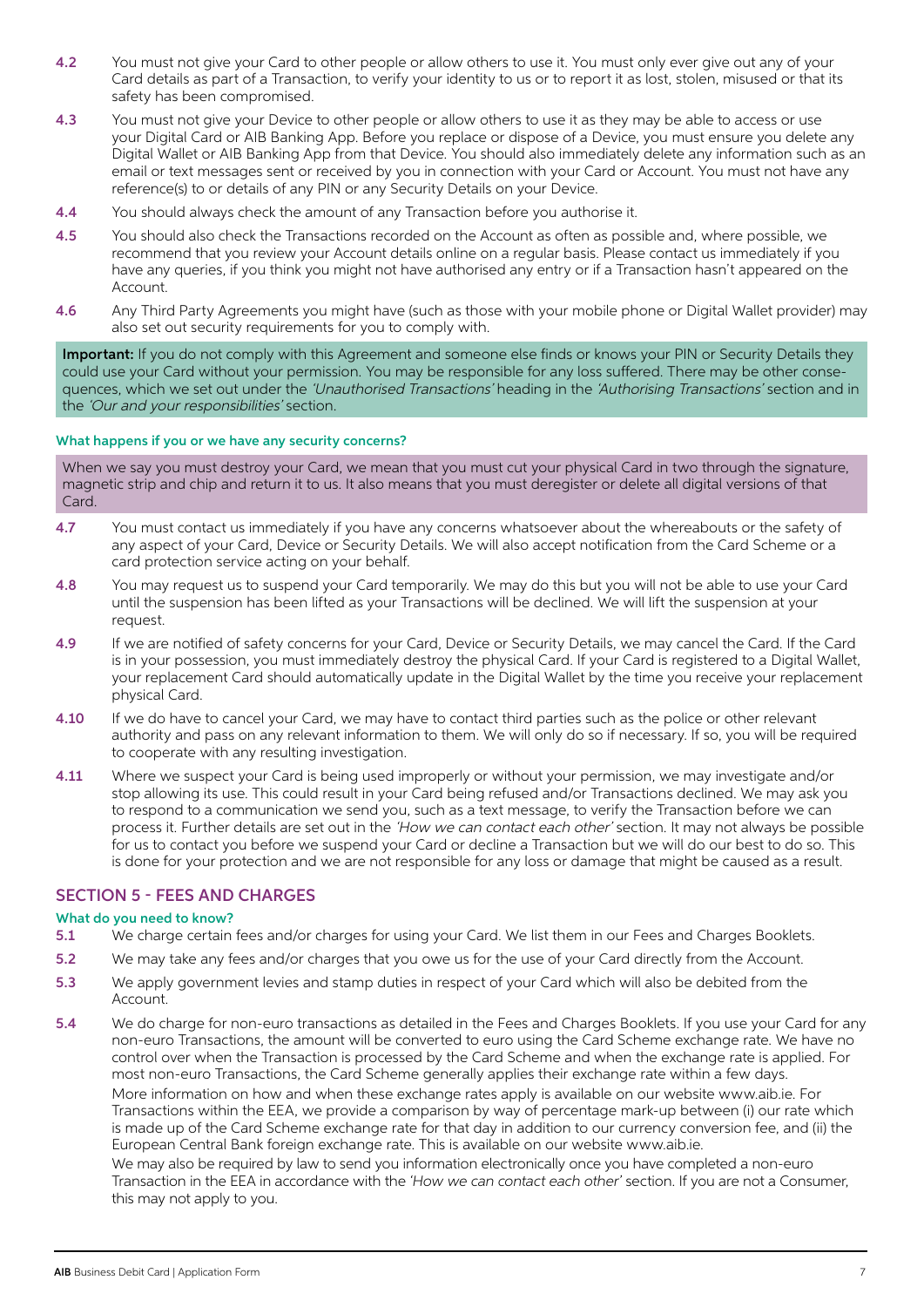In addition to the fees, charges (and interest, if applicable) set out in the Fees and Charges Booklets you may also be charged a transaction fee by the local bank which processes the Transaction. For further information you can contact us using the details set out in the *'How we can contact each other'* section or visit our website www.aib.ie.

5.5 We may from time to time make changes to existing fees and charges and/or introduce new fees and charges as set out in the 'Changes to your Agreement' section.

#### Third party charges

- 5.6 You may also have to pay some third parties for the use of services connected with your Card (for example, a mobile phone, Digital Wallet or app provider). Any such fees and/or charges are your own responsibility.
- 5.7 Our standard fees apply if you use your Card abroad to transact in euro. However, we have no control over third parties that may apply a charge to you for processing the Transaction or who convert the local currency into euro and charge for doing so. We also have no control over the rates that may apply.

#### SECTION 6 – OUR AND YOUR RESPONSIBILITIES

#### Our responsibility to you

- 6.1 You will have no claim against us and we will have no liability to you:
	- a) for any increased costs or expenses, any loss of profit, business, contracts, revenues, anticipated savings, opportunities, goodwill or for any indirect, or consequential loss or damage;
	- b) if you do not comply with this Agreement, any other agreement with us or any Third Party Agreement;
	- c) where your loss relates to items or services (including their delivery or condition) paid for using your Card or is due to the inability to use your Card for a Transaction or related service;
	- d) where your loss is due to any third party refusing to accept, or delaying the acceptance of, your Card or Security Details (including any loss due to the way such refusal or delay is communicated to you);
	- e) where your loss is due to our decision not to offer, or to withdraw, any service or feature associated with your Card or Account or where we cancel, block or suspend your Card for any of the reasons set out under the 'When we can cancel, block or suspend your Card' heading in the 'Cancelling, blocking or suspending your Card' section;
	- f) where the loss is due to our failure to follow instructions from you, which in our reasonable opinion, lead us to suspect any fraudulent or improper activity on your part or on the part of any third party;
	- g) where you have acted fraudulently or with gross negligence;
	- h) if any of the details you gave us were wrong or insufficient;
	- i) where your loss is due to circumstances outside our control, which meant we couldn't follow this Agreement despite our best effort to do so (for example, a problem with a payment, settlement, clearance system, or Safeguard System or AIB Banking App, any labour disputes, act of God, government or state, war, insurrection, embargo or inability to communicate for whatever reason, contagious disease or the acts or omissions of our agents or any other third party); and/or
	- j) we shall not be liable for any loss or damage suffered by you as a result of the failure of third party providers of additional facilities and benefits to perform their duties and obligations.

 We will not be liable to you for any of the above losses or damages in any circumstances even if such loss or damage was reasonably foreseeable or relates to any action brought by a third party.

 You shall hold us harmless from any loss or damage suffered by any person as a result of your breach of this Agreement.

- 6.2 Nothing in this 'Our responsibility to you' section will stop us being responsible for your loss, if:
	- a) we act fraudulently, with gross negligence or such loss is a result of our wilful misconduct; or
		- b) law or regulation does not allow us to exclude or limit liability.
- 6.3 If you are not a Consumer, the only liability we will have to you will be as a direct result of our gross negligence or wilful misconduct and in that case we still exclude liability for the types of losses we have described above under this 'Our responsibility to you' heading.

#### Your responsibility to us

- 6.4 It is important that you are aware that you also have responsibilities. By using your Card, you agree that:
	- a) you will comply with your obligations under this Agreement; and
	- b) the Account holder is liable to pay all amounts owing on the Account, even if you do not comply with this Agreement or your Card is suspended or terminated (for more information see the 'Cancelling, blocking or suspending your Card' section).
- 6.5 If you do not comply with any of the terms of this Agreement, we can claim from you any losses or costs that we reasonably incur (for example, any costs involved for taking steps to deal with you not complying with this Agreement). In addition, we have the right to cancel, block or suspend your Card.

#### SECTION 7 – CANCELLING, BLOCKING OR SUSPENDING YOUR CARD

#### When you can cancel your Card

- 7.1 You can stop using your Card at any time. However, if you want to cancel your Card, you will need to contact us and, where applicable, return your destroyed Card to us. We explain what we mean by destroy in the 'Keeping' your Card safe and secure' section.
- 7.2 If the Account is closed, your Card will be cancelled.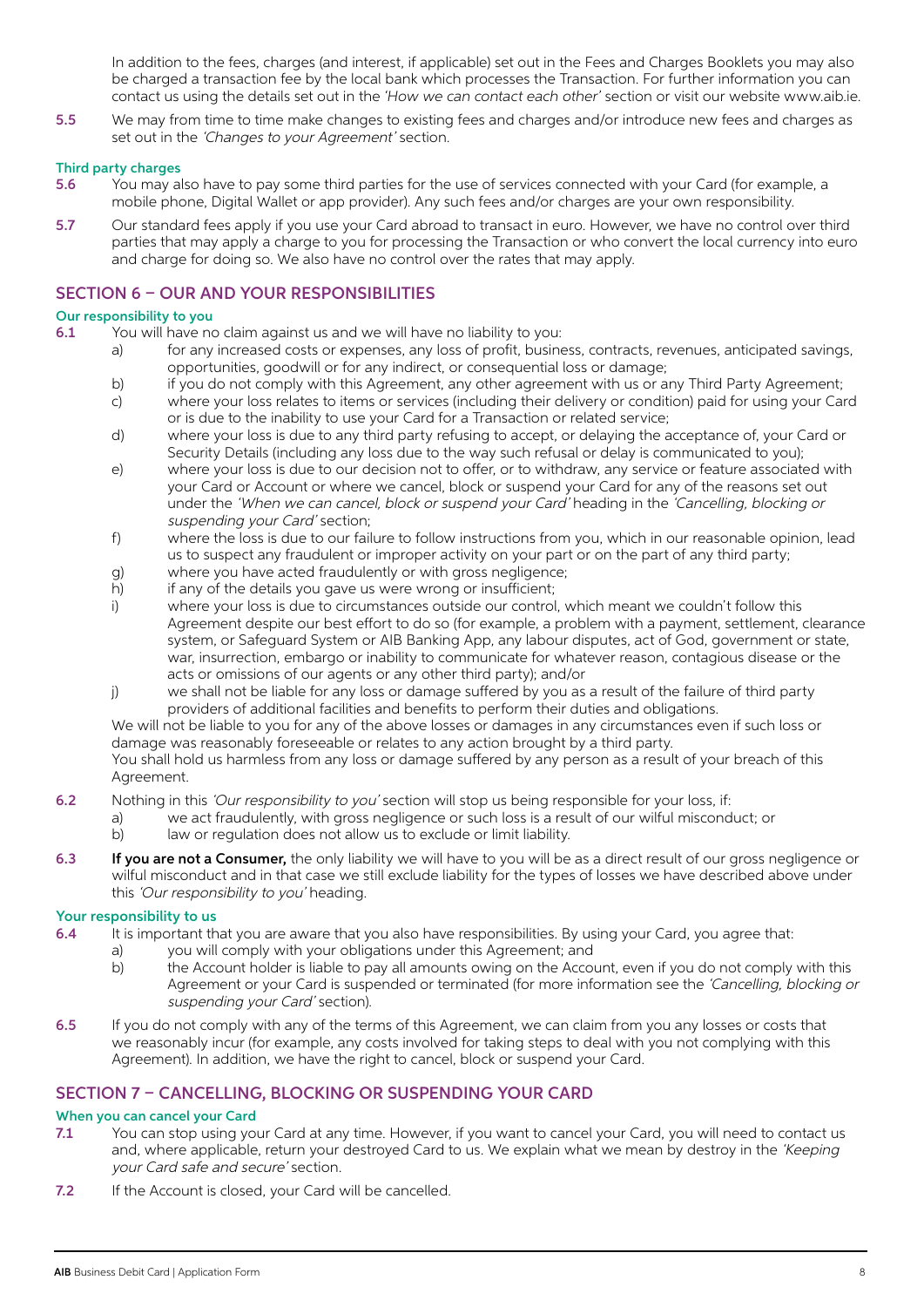#### When we can cancel, block or suspend your Card

- 7.3 We can cancel your Card by giving you at least two months' notice. However we can cancel, block or suspend your Card immediately (or on less notice) and/or refuse to issue or replace a Card, if: you materially breach this Agreement or any other agreement with us; you use (or allow someone else to use) your Card improperly, illegally or for criminal activity or if we suspect this to be the case; you commit or attempt to commit fraud against us or some other person or entity; we must do so to comply with any law, regulation or direction from a relevant authority or court; you provide us with false or misleading information at any time; in our reasonable opinion, you are not in a position to properly manage your financial affairs or are unlikely to be able to to pay your debts as they fall due, you face the threat of insolvency (for example in the case of a company, notice is received of a creditor's meeting or a resolution is passed for the winding up of the company) or an event of insolvency occurs (for example, in the case of a company, liquidation or receivership or in the case of a person, bankruptcy or personal insolvency); any judgment is obtained or threatened against you; you cease trading; this Agreement becomes unenforceable or any circumstances arise that are outside our control and which, in our reasonable opinion, negatively affects our ability to continue with this Agreement; the Account holder dies; or you are not a Consumer or Microenterprise and we are allowed by law to exclude you from the notice requirements set out in EU Directive 2015/2366 relating to payment services, as transposed in Ireland, and as amended and replaced from time to time.
- 7.4 Please see the 'Keeping your Card safe and secure' section for other circumstances where we can cancel, block or suspend your Card.
- 7.5 We can notify you that we intend to cancel your Card even if your Card is suspended at the time. If your Card is not suspended, we may suspend it immediately after giving you such notice.
- 7.6 If we cancel your Card, you must return your destroyed Card to us.
- 7.7 We may also stop supporting additional facilities connected with your Card (for example, your Digital Card and/or any Digital Wallet). If so, we will give you reasonable notice of this, where possible.

#### What happens when your Card is cancelled?

- 7.8 If your Card is being cancelled by you or us, the Account holder must:
	- a) repay any amount you owe us (including any payments not yet processed and any fees or charges owed); b) cancel any payment due to be made to or from the Card (for example, to utility or insurance companies); and
	- c) destroy and, if applicable, return your Card to us.

Important: You will remain responsible to us for any amount you owe even when your Card has been cancelled.

#### SECTION 8 - KEEPING EACH OTHER INFORMED

You need to keep us updated with your contact information so that we can communicate with you safely and quickly and so that we can confirm your identity for certain online Transactions. If you don't tell us promptly about a change in your details, you may not receive information that could be important or it may be accessed by someone else. It may also affect the Transactions you can make, which is set out under the 'Authorising Transactions' section.

8.1 When you tell us that your situation or details are changing, we may ask you to confirm this in a certain manner (such as in writing or by text message) or to comply with any other procedures. Examples of things you should keep us updated on are your name or directors' names, your postal, email or registered office address, where you are resident; and your phone number.

#### How will you get information from us?

- 8.2 We have set out in the 'How we can contact each other' section the different ways we can communicate with you.
- 8.3 The details of Transactions you make with your Card are recorded in a number of ways. For example, they may be included in your payment logs on our online banking services or in statements issued to you. You can ask us for information in relation to any Transaction which appears on your Account.
- 8.4 Please remember that communications made via the internet, Device or phone may not be secure and could be intercepted by third parties.

#### SECTION 9 - CHANGES TO YOUR AGREEMENT

#### When can we make changes to this Agreement?

- 9.1 Unless law or regulation allows us to give you shorter notice (please see the examples under the *'Are there any exceptions?'* heading below), we will usually tell you about a change to this Agreement at least two months in advance of the change.
- 9.2 If you don't want to accept the change, you can cancel your Card before the change comes into effect. If you do so, you will not be charged any extra fees, charges or interest. Please see the 'Cancelling, blocking or suspending your Card' section for more information on how to cancel your Card. If you do not cancel your Card before the date on which the change comes into effect, we will take it to mean that you have accepted the change.
- 9.3 Unless we are required by law or requlation to notify you of any change to this Agreement in a particular way, we will notify you by any means available to us at the time (for example, by post, email, text message, push notification, through our online banking services, on our website, or by notice published in a national daily newspaper or displayed in one of our branches).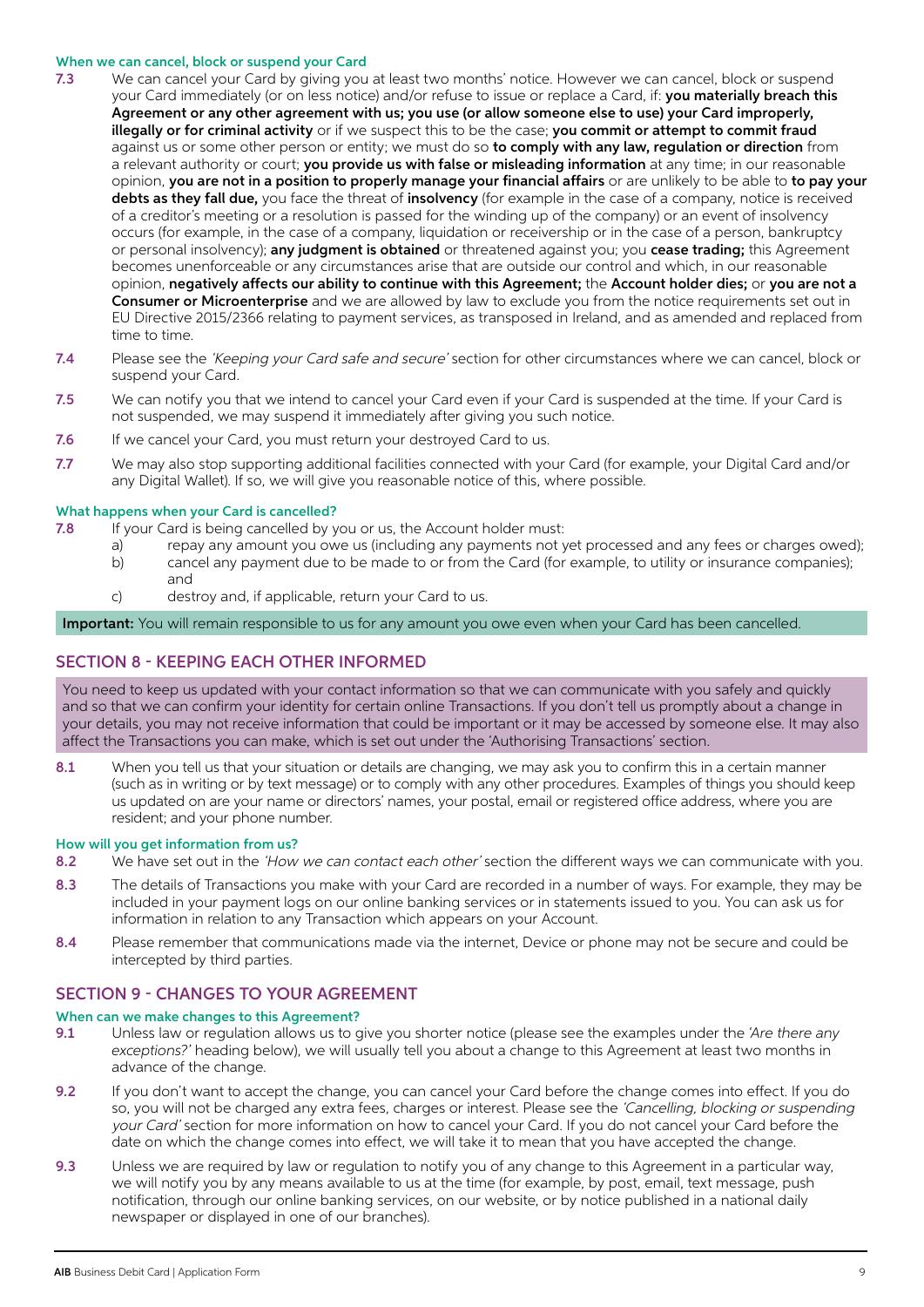#### Are there any exceptions?

- 9.4 There are certain circumstances where we may give you shorter notice than outlined in this 'Changes to your Agreement' section, where we may not tell you about changes, or where we tell you about changes after we make them. This may happen where:
	- a) the change is in your favour (for example, if we reduce fees and charges on your Card);
	- b) the change is required under law or regulation by a particular date, and there isn't time to give you notice;
	- c) the change is to introduce a new product or service that you can use in relation to your Card;
	- d) the change has no impact on the operation of your Card (for example, we make a change to a term we use to describe something in this Agreement);
	- e) you are not a Consumer or Microenterprise, and we are allowed by law to exclude you from the notice requirements set out in EU Directive 2015/2366 relating to payment services, as transposed in Ireland, and as amended and replaced from time to time; or
	- f) the change relates to certain benefits that may apply to your Card. In this case, these benefits will generally have their own terms and conditions, be subject to certain eligibility criteria and may change or be withdrawn by us at any time without notice to you. Details of these benefits are not included in this Agreement and more information about them is available on our website www.aib.ie.

#### SECTION 10 - HOW WE CAN CONTACT EACH OTHER

#### About us

- 10.1 Our head office is at 10 Molesworth Street, Dublin 2. Our website is www.aib.ie.
- 10.2 We are a public limited company registered at the Companies Registration Office, Dublin 1 under registration number 24173.
- 10.3 We are regulated by the Central Bank of Ireland under reference number C21174. The Central Bank of Ireland's address is PO Box No.559, Dublin 1.

#### Communicating with us

- 10.4 If you wish to contact us in relation to your Card, please contact our customer service helpline on 1800 24 22 27 or (01) 2695022, or if you are calling from abroad, on + 353 1 2695022. You can also contact your local branch.
- 10.5 If you've lost your Card or Device or wish to report it as stolen or if you have concerns about the safety of any aspect of your Card or Device, please contact us on 1800 24 22 27 or from outside of Ireland on +353 1 2695022. If you are abroad, you can contact Visa Global Assistance free of charge. Please see https://aib.ie/contact-details for their contact details. We also have a range of self service options available to you to use in these circumstances on our online banking services.

#### Communication with you

10.6 Where we are allowed by law, we may contact you in any variety of ways, such as in person, using our online banking services, by post, electronic or telecommunication means push notification or any other way available to us.

#### We are always looking for ways to make our services more convenient and flexible so we may introduce new ways to communicate with you in the future.

- 10.7 Any notice sent by us to the last address you gave us is considered to be delivered immediately on delivery if it is delivered by hand and two Business Days after it is posted if it sent by post (even if mis-delivered or returned undelivered).
- 10.8 Any notice sent by email, text message or fax (to your last number or email address known to us) or made available online (for example, via any message facility available through our online banking services) is considered to have been received by you at the time it is sent.
- 10.9 We will never ask you for your personal banking details (for example, account numbers, PIN and/or other Security Details) by letter or email. If we contact you by phone, we may need to identify you. We'll do this by asking you for certain information known only to you but we will never ask you to make payments from your Account to another account or ask you for your PIN.
- 10.10 This Agreement is in English and we will only write and communicate with you in English.

#### Recording calls

10.11 We may monitor or record any communications between you and us including telephone calls. We can use these recordings for a variety of reasons (for example, to check your instructions to us, to assess and improve our customer services and/or to help detect or prevent fraud and other crimes).

# Complaints<br>10.12 If

- If you feel we have not met your expectations in any way, please let us know so that we can address the problem as quickly as possible.
- 10.13 If you wish to make a complaint, you can do so by visiting our website at www.aib.ie or by writing to your branch and we will look into it. If you are still not happy with the conclusion that we come to, you have the right to take your complaint to the Financial Services and Pensions Ombudsman, Lincoln House, Lincoln Place, Dublin 2. The Ombudsman's office is independent and it looks into, and makes a decision on, the complaints of personal and some small business customers.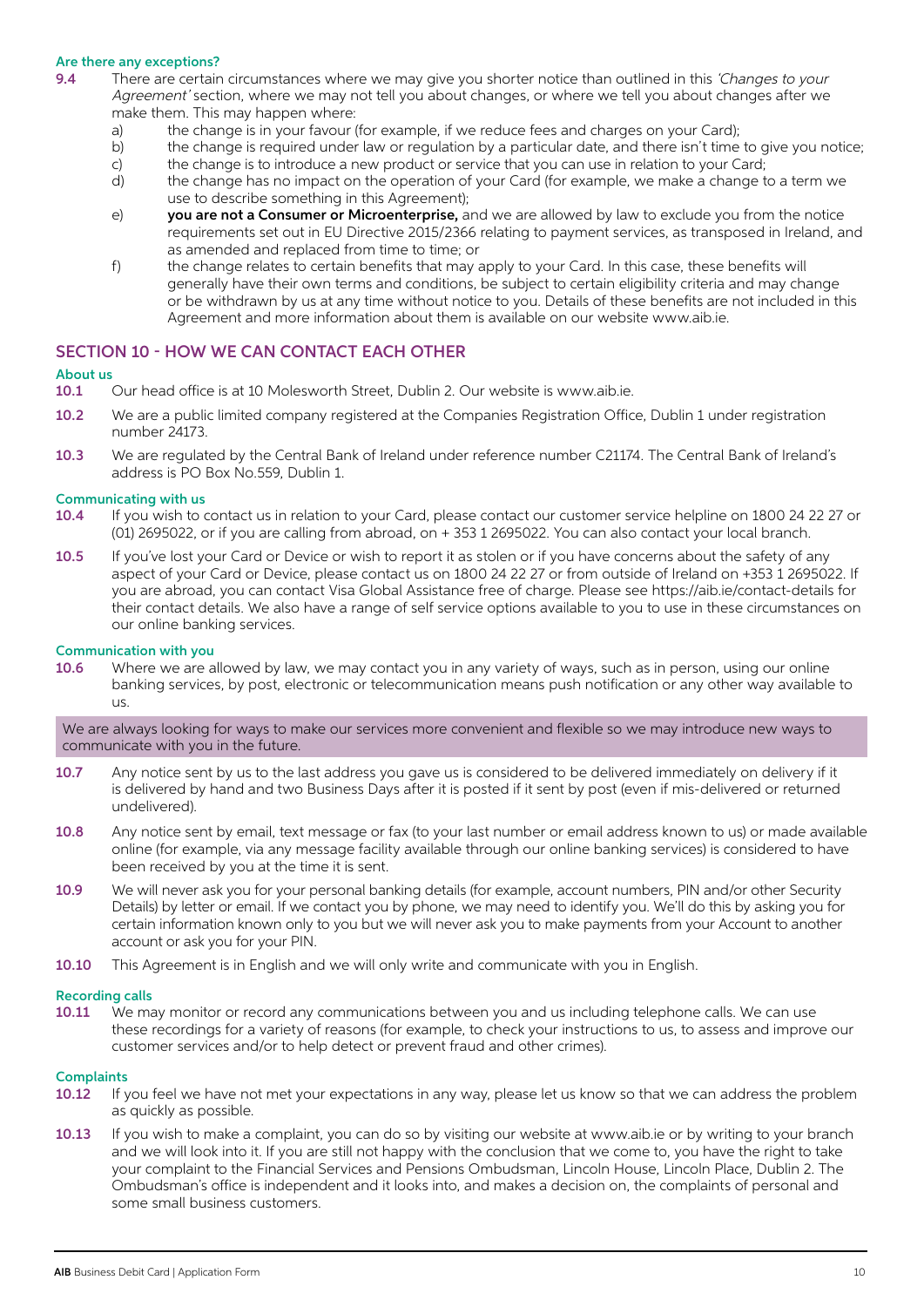- 10.14 If you are a business with an annual turnover of more than €3 million, you may take your complaint to the Central Bank of Ireland, PO Box no. 559, Dublin 1. You'll find more about the steps we take to try to resolve your complaint in our complaints brochure, which is available in any of our branches or on our website.
- 10.15 You may be able to submit a complaint for online resolution to the European Commission Online Dispute Resolution platform (available at https://ec.europa.eu/consumers/odr/) if you are not happy with how we have handled a complaint or if you prefer not to deal directly with the Financial Services and Pensions Ombudsman.

#### SECTION 11 – GOVERNING LAW AND JURISDICTION

- 11.1 Subject to the rest of this 'Governing law and jurisdiction' section, this Agreement and any obligations arising out of or in connection with it are governed by the laws of Ireland. You agree to submit to the exclusive jurisdiction of the Irish courts in relation to any dispute or claim arising out of or in connection with this Agreement. This condition still allows us to take proceedings before any other court in a different jurisdiction where we are permitted to do so under applicable law.
- 11.2 If you are a Consumer, to the extent permitted under applicable law, your right to take proceedings to enforce your consumer protection rights in Ireland or in the country in which you live is unaffected by this 'Governing law and jurisdiction' section.

#### SECTION 12 - OTHER IMPORTANT TERMS

#### Your information

12.1 We will access, process and retain personal information about you, your Card and any payment instruction we receive in respect of your Card, in order to provide our services.

#### Enforcing this Agreement

12.2 If we do not enforce the rights we have under this Agreement or in law or we delay enforcing them, we may still enforce those rights in the future, even if we did not enforce or delayed enforcing those rights on any previous occasion.

#### **Severance**

12.3 If any part of this Agreement or its application to any person or entity or set of circumstances is held to be invalid, illegal or unenforceable in any jurisdiction, the rest of this Agreement and its application to any person or entity or circumstances will not be impacted or affected.

#### Evidence

12.4 Any documents or records in any format that we have (including any electronic records of the use made of your Card even if such electronic records were originally held by us in paper form), may be retained, produced and relied on by us as evidence of facts or events related to dealings relating to your Card.

#### Copy Agreement

12.5 We can provide you with a copy of this Agreement or a copy in a larger print if you contact us to request it. If we ask you to do so, you must print or download any documents we provide to you in electronic form.

#### Data Protection

12.6 For information in relation to how we collect personal information about you, how we use it and how you can interact with us about it, see our data protection notice in branches and online at www.aib.ie. It may change from time to time.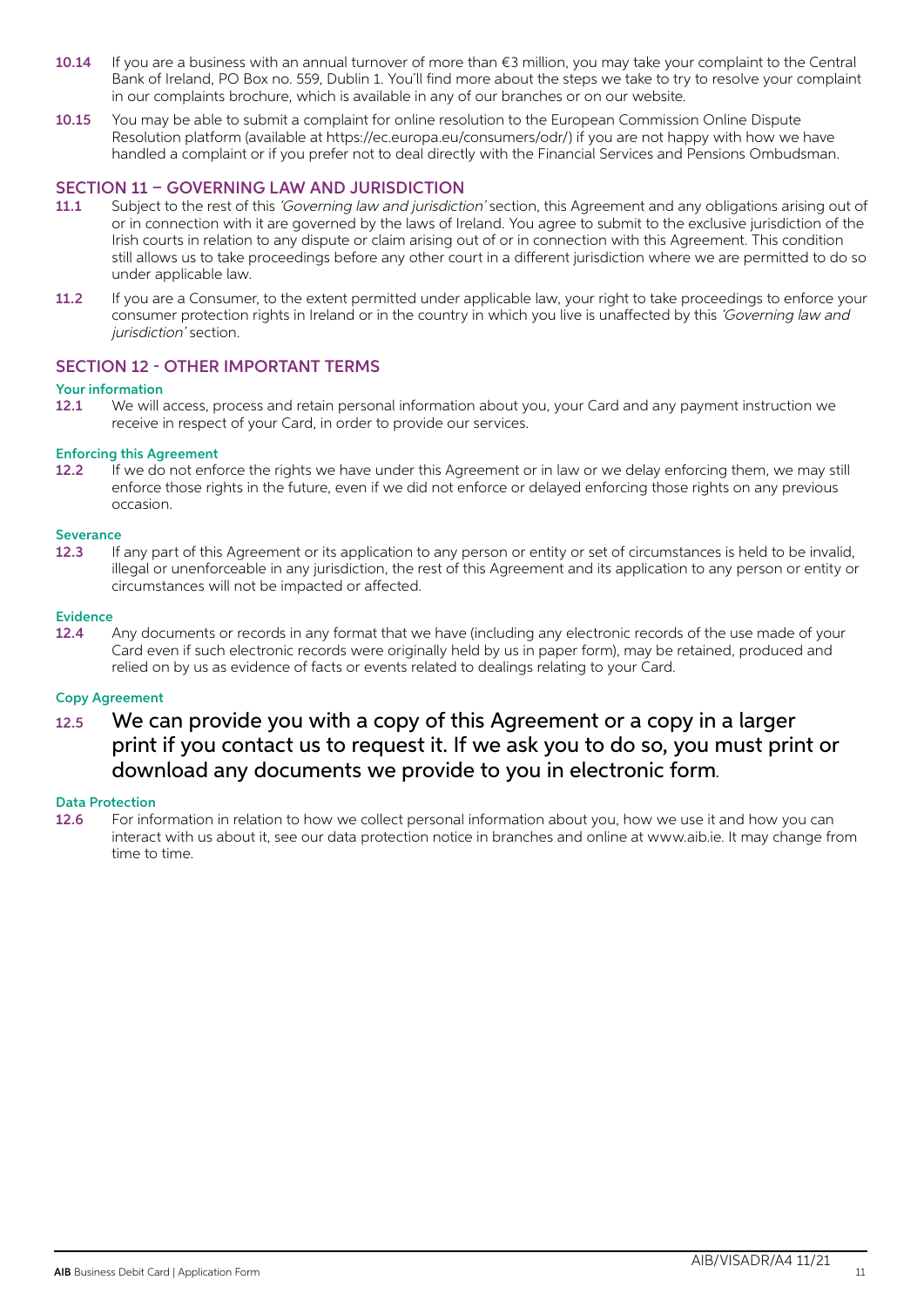# Data Protection Notice

Allied Irish Banks, p.l.c.



#### Effective 25th May 2018

We respect your trust in us to use, store and share your information. In this notice, we explain how we collect personal information about you, how we use it and how you can interact with us about it.

We try to keep this notice as simple as possible but if you are unfamiliar with our terms, or want more detail on any of the information here, please see our website's Frequently Asked Questions at www.aib.ie/dataprotection. You can also ask for more details at your local branch or contact us 0818 303 032.

#### 1. Who we are

When we talk about "AIB", or "us" or "we" in this notice, we are talking about Allied Irish Banks, p.l.c. and its subsidiaries, affiliates and their respective parent and subsidiary companies (including AIB, EBS and Haven).

We share your information within AIB Group to help us provide our services, comply with regulatory and legal requirements, and improve our products.

#### 2. Data Protection Officer

Our Data Protection Officer oversees how we collect, use, share and protect your information to ensure your rights are fulfilled. You can contact our Data Protection Officer at DPO@aib.ie or by writing to them at: Data Protection Officer, 2 Burlington Road, Dublin 4, D04 WV00.

#### 3. How we collect information about you

We collect personal information from you, for example when you open an account; make a deposit; apply for products and services; use your credit or debit card; complete transactions; or look for advice. We also collect information through our website, apps, social media, discussion forums, market research and our CCT\ footage. We will sometimes record phone conversations and we will always let you know when we do this.

We may collect information to identify you through voice, facial or fingerprint (biometric data) recognition technology. We always ask for your consent to do this.

Our websites use 'cookie' technology. A cookie is a little piece of text that our server places on your device when you visit any of our websites or apps. They help us make the sites work better for you.

When you apply to us for products and services, and during the time you use these, we carry out information searches and verify your identity. We do this by sending and receiving information about you to and from third parties including credit bodies such as the Central Credit Register. We and these credit bodies may keep records of our searches whether or not the product or service goes ahead.

#### 4. How we keep your information safe

We protect your information with security measures under the laws that apply and we meet international standards. We keep our computers, files and buildings secure.

When you contact us to ask about your information, we may ask you to identify yourself. This is to help protect your information.

#### 5. How long we keep your information

To meet our legal and regulatory obligations, we hold your information while you are a customer and for a period of time after that. We do not hold it for longer than necessary.

#### 6. Meeting our legal and regulatory obligations

To use your information lawfully, we rely on one or more of the following legal bases: • performance of a contract;

- 
- legal obligation;
- protecting the vital interests of you or others; • public interest;
- our legitimate interests; and
- your consent.

To meet our regulatory and legal obligations, we collect some of your personal information, verify it, keep it up to date through regular checks, and delete it once we no longer have to keep it. We may also gather information about you from third parties to help us meet our obligations. If you do not provide the information we need, or help us keep it up to date, we may not be able to provide you with our products and services.

#### **Consent**

Sometimes we need your consent to use your personal information. With direct marketing for example, we need your consent to make you aware of products and services which may be of interest to you. We may do this by phone, post, email, text or through other digital media.

You can decide how much direct marketing you want to accept when you apply for new products and services.

If we ever contact you to get your feedback on ways to improve our products and services, you have the choice to opt out.

When we use sensitive personal information about you, such as medical or biometric data, we ask for your consent. Before you give your consent, we tell you what information we collect and what we use it for. You can remove your consent at any time by contacting us.

#### 8. How we use your information

We use information about you to: provide relevant products and services;

- identify ways we can improve our products and services;
- maintain and monitor your products and services;
- protect both our interests;
- meet our legal and regulatory obligations; and
- decide and recommend how our products and services might be suitable for you.

To provide our products and services under the terms and conditions we agree between us, we need to collect and use

personal information about you. If you do not provide this personal information, we may not be able to provide you with our products and services.

We analyse the information that we collect on you through your use of our products and services and on our social media, apps and websites. This helps us understand your financial behaviour, how we interact with you and our position in a market place. Examples of how we use this information includes helping protect you and others from financial crime, offering you products and services and personalising your experience.

We may report trends we see to third parties. These trend reports may include information about activity on devices, for example mobile phones, ATMs and selfservice kiosks, or card spend in particular regions or industries. When we prepare these reports, we group customers' information and remove any names. We do not share information in these reports that can identify you as a customer, such as your name, or account details.

We sometimes use technology to help us make decisions automatically. For example, when you apply for a loan online. Before we make a decision, we automatically score the information you give us, any information we already hold about you, and any information we may get from other sources.

#### 9. Your information and third parties

Sometimes we share your information with third parties.

For example to:

- provide products, services and information;
- analyse information;
- research your experiences dealing with us;
- collect debts;
- sell your debts;
- sell whole or part of our business; prevent financial crime;
- help trace, investigate and recover funds on your behalf;
- trace information; and
- protect both our interests.

We expect these third parties to have the same levels of information protection that we have.

We also have to share information with third parties to meet any applicable law, regulation or lawful request. When we believe we have been given false or misleading information, or we suspect criminal activity we must record this and tell law enforcement agencies, which may be either in or outside Ireland.

#### 10.International transfers of data

We may transfer your personal information outside of the European Economic Area (EEA) to help us provide your products and services. We expect the same standard of data protection is applied outside of the EEA to these transfers and the use of the information, to ensure your rights are protected.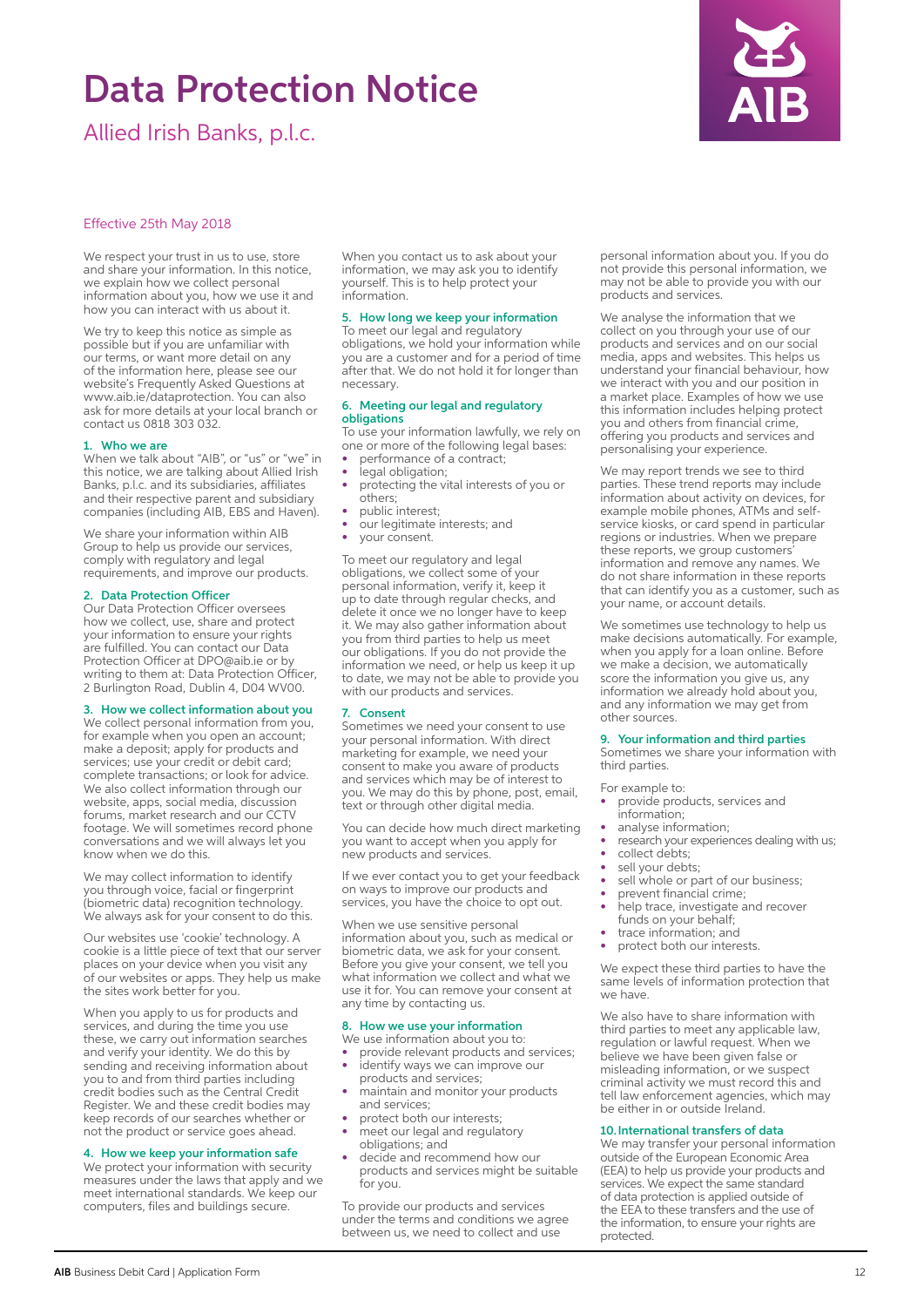#### 11. Your personal information rights

You will find information about your rights, when they apply and our responsibility to you on our website's Frequently Asked Questions section.

You can exercise your rights by contacting us at 0818 303 032, using our social media channels, calling into a branch, or by visiting our website at www.aib.ie/dataprotection.

We can help you with:

*Accessing your personal information:*  You can ask us for a copy of the personal information we hold. You can ask us about how we collect, share and use your personal information.

*Updating and correcting your personal details.* 

*Removing consent:* You can change your mind wherever you give us your consent, such as for direct marketing, or using your sensitive information, such as medical or biometric data.

*Restricting and objecting:* You may have the right to restrict or object to us using your personal information or using automated decision making.

*Deleting your information (your right to be forgotten).* You may ask us to delete your personal information.

*Moving your information (your right to Portability).* Where possible we can share a digital copy of your information directly with you or another organisation.

When you contact us to ask about your information, we may ask you to identify yourself. This is to help protect your information.

We generally do not charge you when you contact us to ask about your information.

#### 12. Making a complaint

If you have a complaint about the use of your personal information, please let a member of staff in your branch (or service outlet) know, giving them the opportunity to put things right as quickly as possible.

If you wish to make a complaint you may do so in person, by telephone, in writing and by email. Please be assured that all complaints received will be fully investigated. You can register a complaint through our contact centre, our branches, our Website, by phone, by email or in person at your branch.

We ask that you supply as much information as possible to help our staff resolve your complaint quickly

You can also contact the Data Protection Commission in Ireland at www.dataprotection.ie.

#### 13.Updates to this notice

We will make changes to this notice from time to time, particularly when we change how we use your information, and change our technology and products.

You can always find an up-to-date version of this notice on our website at www.aib.ie/ dataprotection. You will also find a copy on display at your local branch or you can ask us for a copy.

This notice was updated as of 4th October 2021.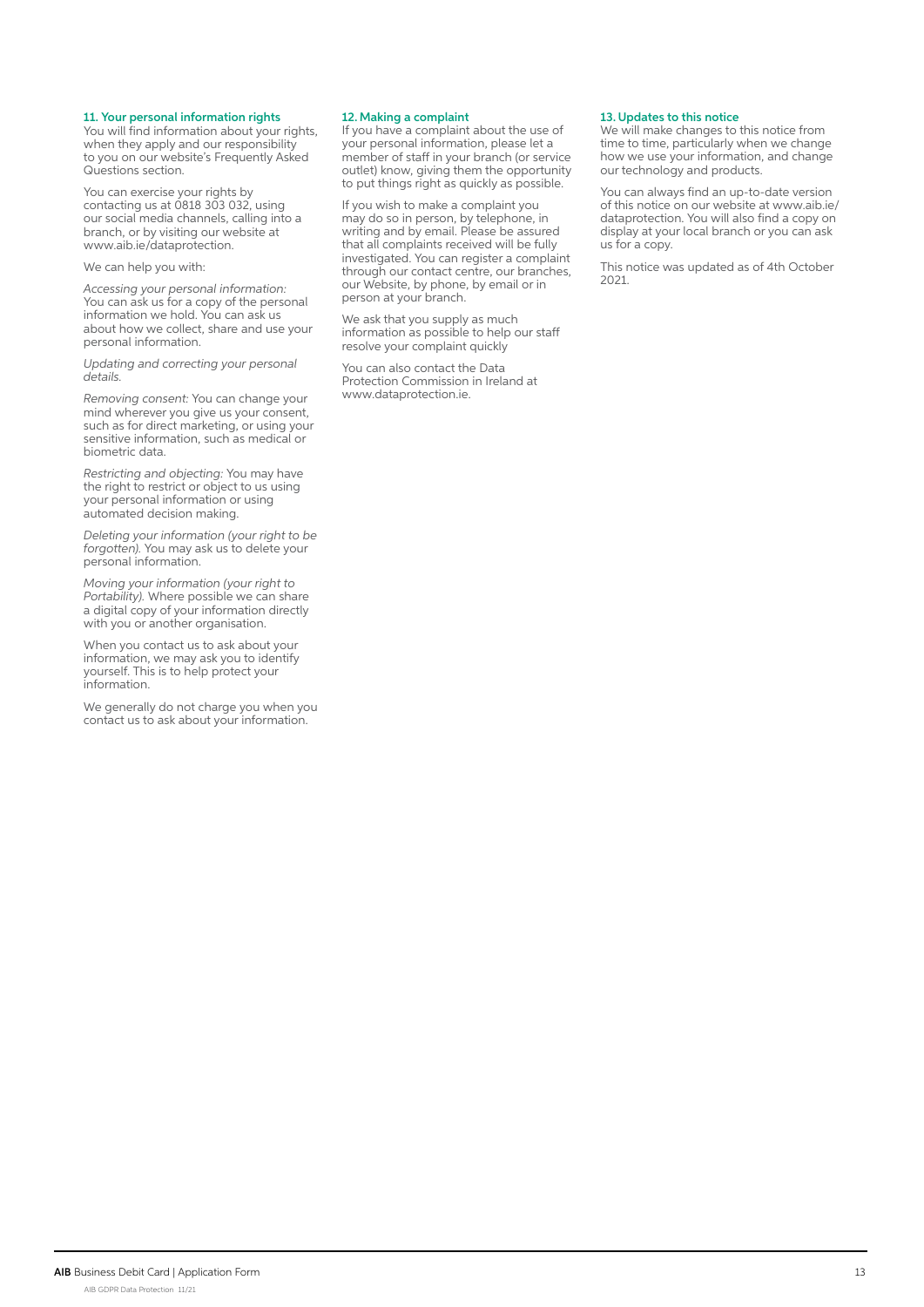# Applying for the AIB Business Debit Card

# Who can apply for the Business Debit Card?

The Business Debit Card is available to Authorised Signatories on Business Current Accounts, where the signing instruction on the Account Mandate is 'any one to sign'. If you are eligible to apply for the Business Debit Card please follow the steps below.

Before you complete the application form we recommend that you read the Debit Card Terms and Conditions of Use and the Data Protection Notice. If you have any questions on the Business Debit Card or on the application form please contact your Relationship Manager or your AIB branch.

# Step 1

You, the business, must complete Section A and you are referred to as the Account Holder throughout the Application form. This section gives us details about the business and the account number that you want the card(s) ordered on.

# Step 2

Section B must be read and signed by the individuals referred to as Authorised Users for whom you are requesting a card.

# Step 3

Section C - (This section is NOT required to be completed by Partnerships, Limited Partnerships (where the General Partner(s) is an individual(s)), Sole traders or Trusts (where the trustees are individuals); please go to Step 4) The resolution must be read and certified by the individuals as outlined in Section C.

# Step 4

Section D - This section must be read and signed by the individuals as outlined under the heading 'Who Can Sign?'. If Section C was completed the individuals who signed the certification must also sign this section.

# Step 5

Please return your completed application form to your Relationship Manager or your AIB Branch.

Government Stamp Duty will be charged at a rate of €0.12 per ATM transaction. Government Stamp Duty only applies to ATM transactions carried out within Ireland (excluding Northern Ireland). This charge is capped at €2.50 if you only use your debit card for ATM transactions and capped at €5 if you use your debit card for both purchases and ATM transactions. Government Stamp Duty charge on debit cards is applied in January, for the previous year.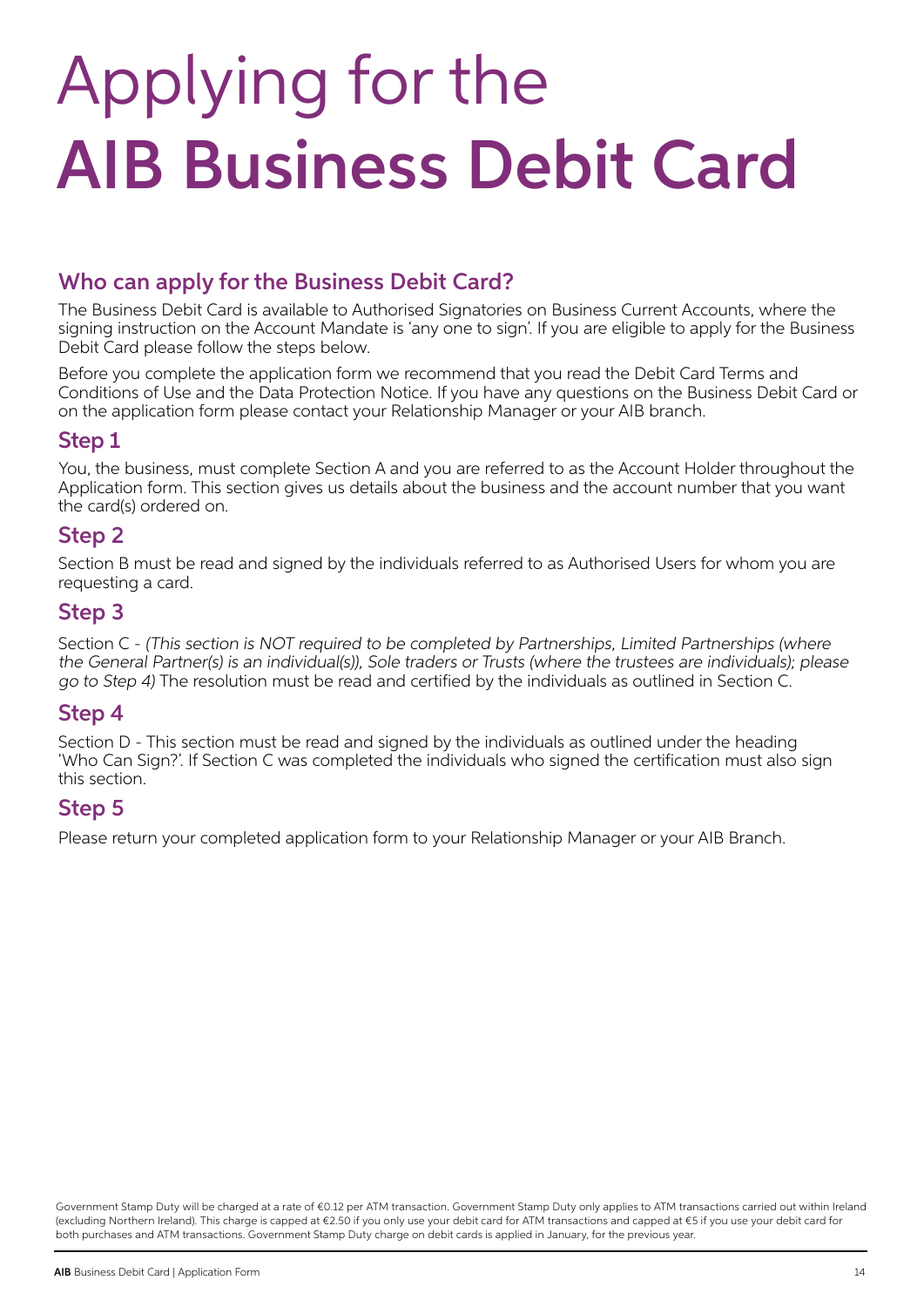

# **AIB Business Debit Card - Application Form**

#### How to complete the form

| Please use a<br><b>BLACK</b> pen | Mark boxes like this $\left  \rule{0.3cm}{0.15cm} \right $<br>If you make a mistake, <b>do this</b><br>and mark the correct box | Please use <b>BLOCK CAPITAL</b> $A \, 2$<br>LETTERS and leave one<br>space between each word |
|----------------------------------|---------------------------------------------------------------------------------------------------------------------------------|----------------------------------------------------------------------------------------------|
|                                  |                                                                                                                                 |                                                                                              |

Please use BLOCK CAPITALS and indicate with a  $\checkmark$  where appropriate. Sections marked with an \* are mandatory and must be completed in full. Please return the completed form to your AIB Branch.

## \*Section A (i) Business Customer Details – Account Holder

| <b>Business Type*:</b>                                           |         |  |  |                             |  |  |  |             |  |
|------------------------------------------------------------------|---------|--|--|-----------------------------|--|--|--|-------------|--|
| Sole Trader                                                      | Company |  |  | <b>Incorporated Society</b> |  |  |  | Partnership |  |
| Unincorporated Entity (Club/Association/Charity)                 |         |  |  | <b>Limited Partnership</b>  |  |  |  | Trust       |  |
| Registered Business Name: (BLOCK CAPITALS) (where applicable)    |         |  |  |                             |  |  |  |             |  |
|                                                                  |         |  |  |                             |  |  |  |             |  |
| Trading Name: (if different to Business Name) (where applicable) |         |  |  |                             |  |  |  |             |  |
|                                                                  |         |  |  |                             |  |  |  |             |  |
| Company/Incorporated Society Registration No: (if applicable)    |         |  |  |                             |  |  |  |             |  |

## (ii) Business Current Account Details - The Account - This is the bank account that the Business Debit Card will be issued on.

| <b>Account Name:</b>   |  |  |  |  |  |  |  |  |  |  |  |  |  |  |
|------------------------|--|--|--|--|--|--|--|--|--|--|--|--|--|--|
| IBAN*:                 |  |  |  |  |  |  |  |  |  |  |  |  |  |  |
|                        |  |  |  |  |  |  |  |  |  |  |  |  |  |  |
| <b>Branch Address:</b> |  |  |  |  |  |  |  |  |  |  |  |  |  |  |
|                        |  |  |  |  |  |  |  |  |  |  |  |  |  |  |
|                        |  |  |  |  |  |  |  |  |  |  |  |  |  |  |
|                        |  |  |  |  |  |  |  |  |  |  |  |  |  |  |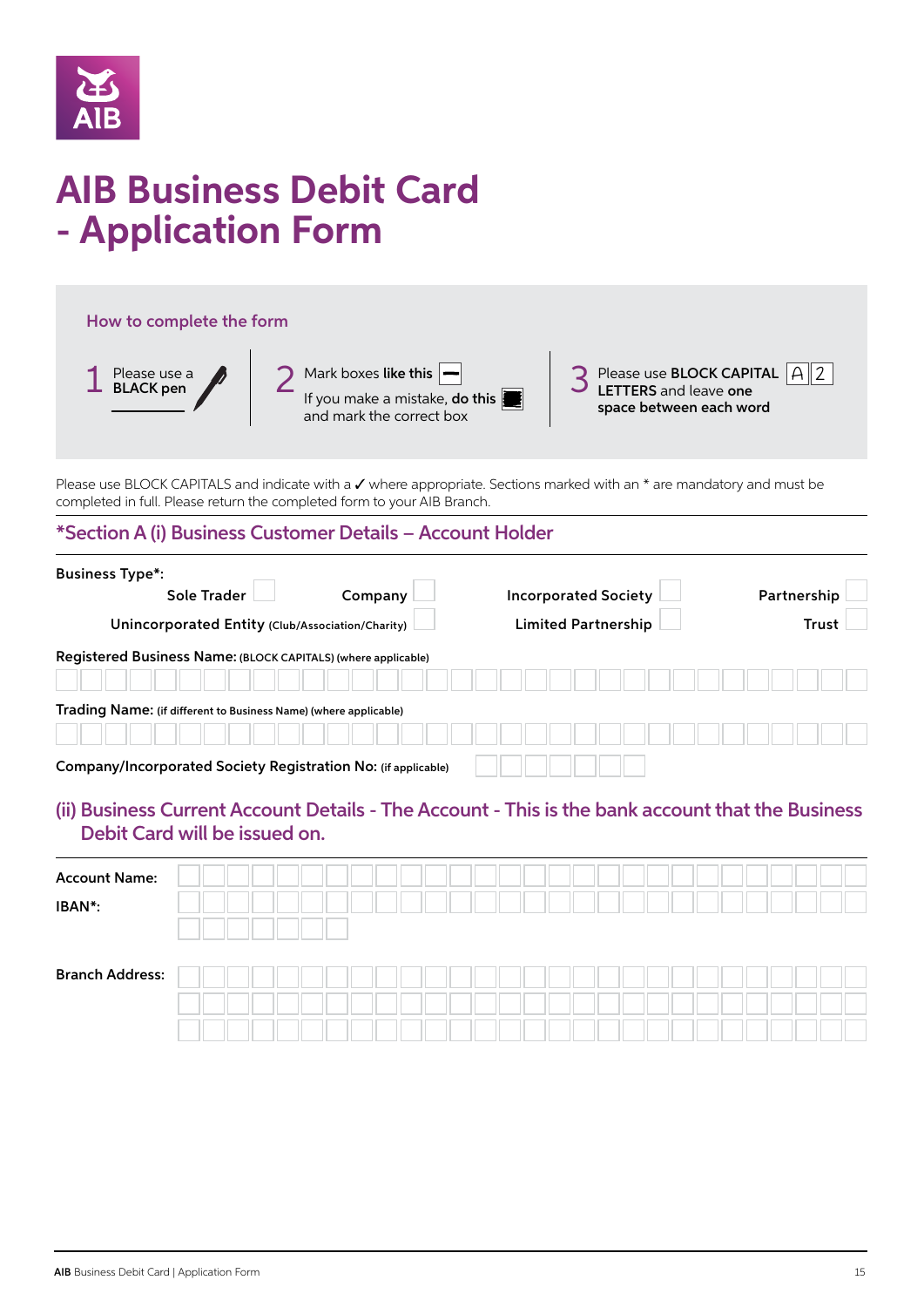# \* Section B - Must be completed by the Authorised User(s) Authorised User(s) of the Business Debit Card

NOTE: Each Authorised User must be an authorised signatory on the Account and must be permitted to effect transactions on the Account alone, this means that the mandate on the Account must be 'any one to sign'.

| Authorised User name: (BLOCK CAPITALS)                                                                                                                                                                      |                      |
|-------------------------------------------------------------------------------------------------------------------------------------------------------------------------------------------------------------|----------------------|
|                                                                                                                                                                                                             |                      |
| Name of the individual to appear on the Card - maximum of 21 characters                                                                                                                                     |                      |
|                                                                                                                                                                                                             |                      |
| Authorised User confirmations and signature:                                                                                                                                                                |                      |
| . I agree that I will use the Business Debit Card solely for the business purposes of the Account Holder and I confirm that<br>I have received, read and accept the Debit Card Terms and Conditions of Use. |                      |
| <b>Authorised User's signature</b>                                                                                                                                                                          |                      |
| Month<br>Year<br>Day<br>Date of Birth                                                                                                                                                                       | <b>Mobile Number</b> |
| Authorised User name: (BLOCK CAPITALS)                                                                                                                                                                      |                      |
|                                                                                                                                                                                                             |                      |
| Name of the individual to appear on the Card - maximum of 21 characters                                                                                                                                     |                      |
|                                                                                                                                                                                                             |                      |
| Authorised User confirmations and signature:                                                                                                                                                                |                      |
| . I agree that I will use the Business Debit Card solely for the business purposes of the Account Holder and I confirm that                                                                                 |                      |
| I have received, read and accept the Debit Card Terms and Conditions of Use.                                                                                                                                |                      |
| <b>Authorised User's signature</b>                                                                                                                                                                          |                      |
| Month<br>Year<br>Day<br>Date of Birth                                                                                                                                                                       | <b>Mobile Number</b> |
| Authorised User name: (BLOCK CAPITALS)                                                                                                                                                                      |                      |
|                                                                                                                                                                                                             |                      |
| Name of the individual to appear on the Card - maximum of 21 characters                                                                                                                                     |                      |
|                                                                                                                                                                                                             |                      |
| Authorised User confirmations and signature:                                                                                                                                                                |                      |
| . I agree that I will use the Business Debit Card solely for the business purposes of the Account Holder and I confirm that                                                                                 |                      |
| I have received, read and accept the Debit Card Terms and Conditions of Use.                                                                                                                                |                      |
| <b>Authorised User's signature</b>                                                                                                                                                                          |                      |
| Year<br>Month<br>Dav<br>Date of Birth                                                                                                                                                                       | Mobile Number        |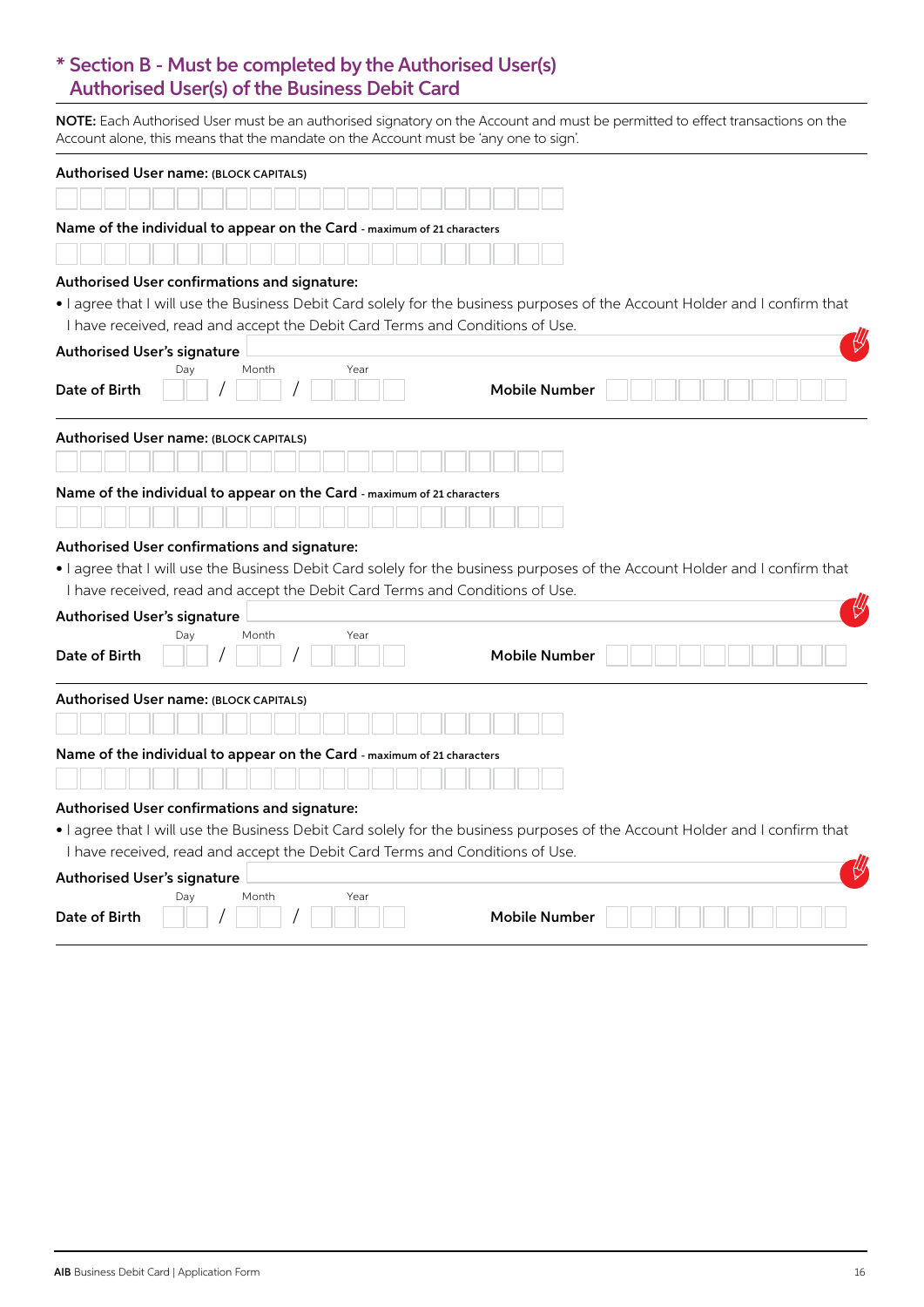## Section C

(i) Resolution

Who must complete this section?

- ONLY (i) Companies (ii) Incorporated Societies (iii) Unincorporated Entities (Clubs/ Associations) (iv) Limited Partnerships (where the only General Partner is a company) (v) Trusts (where the only Trustee is a company) complete this Section.
- Partnerships, Limited Partnerships (where the General Partner(s) is an/are individual(s)), Sole Traders or Trusts (where all of the Trustees are individuals) DO NOT NEED to complete this Section.

| NOTE: Each Authorised User must be an authorised signatory on the Account and must be permitted to effect transactions on the<br>Account alone, this means that the mandate on the Account must be 'any one to sign'.                                                                                                                                                                 |                                                 |
|---------------------------------------------------------------------------------------------------------------------------------------------------------------------------------------------------------------------------------------------------------------------------------------------------------------------------------------------------------------------------------------|-------------------------------------------------|
| We certify that at a meeting of the Director(s)/Management Committee/Committee of<br>(the "Account Holder") OR, if the resolution is provided by a General Partner (who is a Company) of a Limited Partnership:<br>We certify that at a meeting of the Director(s) of $\frac{1}{\sqrt{1-\frac{1}{2}}}\left  \frac{1}{\sqrt{1-\frac{1}{2}}}\right $<br>(the " <b>Account Holder</b> ") | the General Partner of the Limited Partnership. |
| Company/Incorporated Society Registration No.:                                                                                                                                                                                                                                                                                                                                        |                                                 |
| Day<br>Month<br>Year<br>Held on: (DD/MM/YYYY)                                                                                                                                                                                                                                                                                                                                         |                                                 |

It was resolved:

(1) That AIB is requested to issue the Business Debit Card(s) in the name(s) of the individuals (the "Authorised User(s)"), named below, for use on the Account Holder's business current account in accordance with the Debit Card Terms and Conditions of Use, a copy of which was presented to the meeting.

| <b>Authorised User name: (BLOCK CAPITALS)</b> |  |  |  |  |  |
|-----------------------------------------------|--|--|--|--|--|
|                                               |  |  |  |  |  |
| <b>Authorised User name: (BLOCK CAPITALS)</b> |  |  |  |  |  |
|                                               |  |  |  |  |  |
| Authorised User name: (BLOCK CAPITALS)        |  |  |  |  |  |
|                                               |  |  |  |  |  |

(2) After careful consideration, those present at the meeting formed the view that the Business Debit Card(s) would be for the benefit of and conducive directly or indirectly to the business of the Account Holder and accordingly IT WAS RESOLVED that:

(i) It is to the commercial advantage and in the best interests of the Account Holder to avail of the Business Debit Card;

(ii) All of the Debit Card Terms and Conditions of Use are acceptable and are hereby approved;

- (iii) The individuals who will sign the certification of the minutes of the meeting which appears at part (ii) of Section C of the Business Debit Card Application form, a copy of which was presented to the meeting, are authorised to sign the declaration at Section D of the Business Debit Card Application Form;
- (iv) The Business Debit Card(s) shall remain in place unless and until it is/they are terminated by either the Account Holder or by AIB in accordance with the Debit Card Terms and Conditions of Use.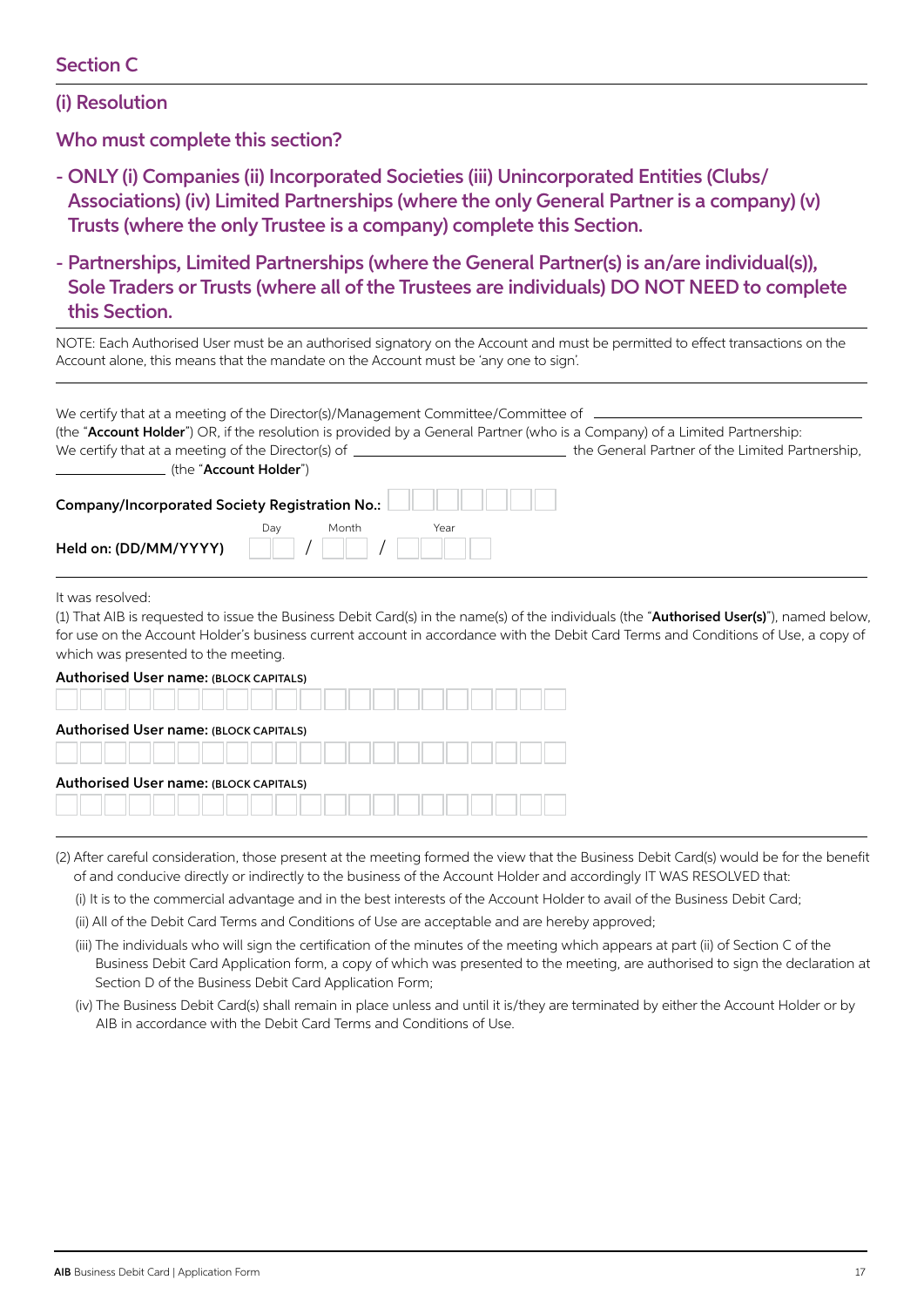# (ii) Certification

# We certify that the above is a true extract from the minutes of the meeting.

## The individuals who sign this certification must also sign the Declaration in Section D

#### Signature 1\*

Chairperson Name: (BLOCK CAPITALS)

#### Chairperson Signature:

- For Companies: This must be signed by the Chairperson of the meeting at which the resolutions were passed (this person must be a director of the company)
- For Incorporated Societies: This must be signed by the Chairperson of the meeting at which the resolutions were passed (this person must be a member of the Management Committee)
- For Unincorporated Entities: This must be signed by the Chairperson of the meeting at which the resolutions were passed (this person must be a member of the Committee)
- For Limited Partnerships (where the only General Partner is a company): This must be signed by the Chairperson of the meeting at which the resolutions were passed (this person must be a director of the company)
- For Trusts (where the only Trustee is a Company): This must be signed by the Chairperson of the meeting at which the resolutions were passed (this person must be a director of the company)

#### Signature 2\*

Company Secretary/Director Society Secretary/ Member of the Management **Committee** Secretary of the Unincorporated Entity/Member of the Committee

Name: (BLOCK CAPITALS)

#### Company Secretary/Director

Society Secretary/ Member of the Management **Committee** 

Secretary of the Unincorporated Entity/Member of the Committee Signature:



- For Companies: This must be countersigned by the Company Secretary (who must not be the same person as the first signatory) or another director of the company
- For Incorporated Societies: This must be countersigned by the Society Secretary, who must not be the same person as the first signatory, or another member of the Management Committee of the Society
- For Unincorporated Entities: This must be countersigned by the Secretary of the Unincorporated Entity, who must not be the same person as the first signatory, or another member of the Committee
- For Limited Partnerships (where the only General Partner is a company): This must be countersigned by the Company Secretary (who must not be the same person as the first signatory) or another director of the company
- For Trusts (where the only Trustee is a Company): This must be countersigned by the Secretary of the Unincorporated Entity, who must not be the same person as the first signatory, or another member of the **Committee**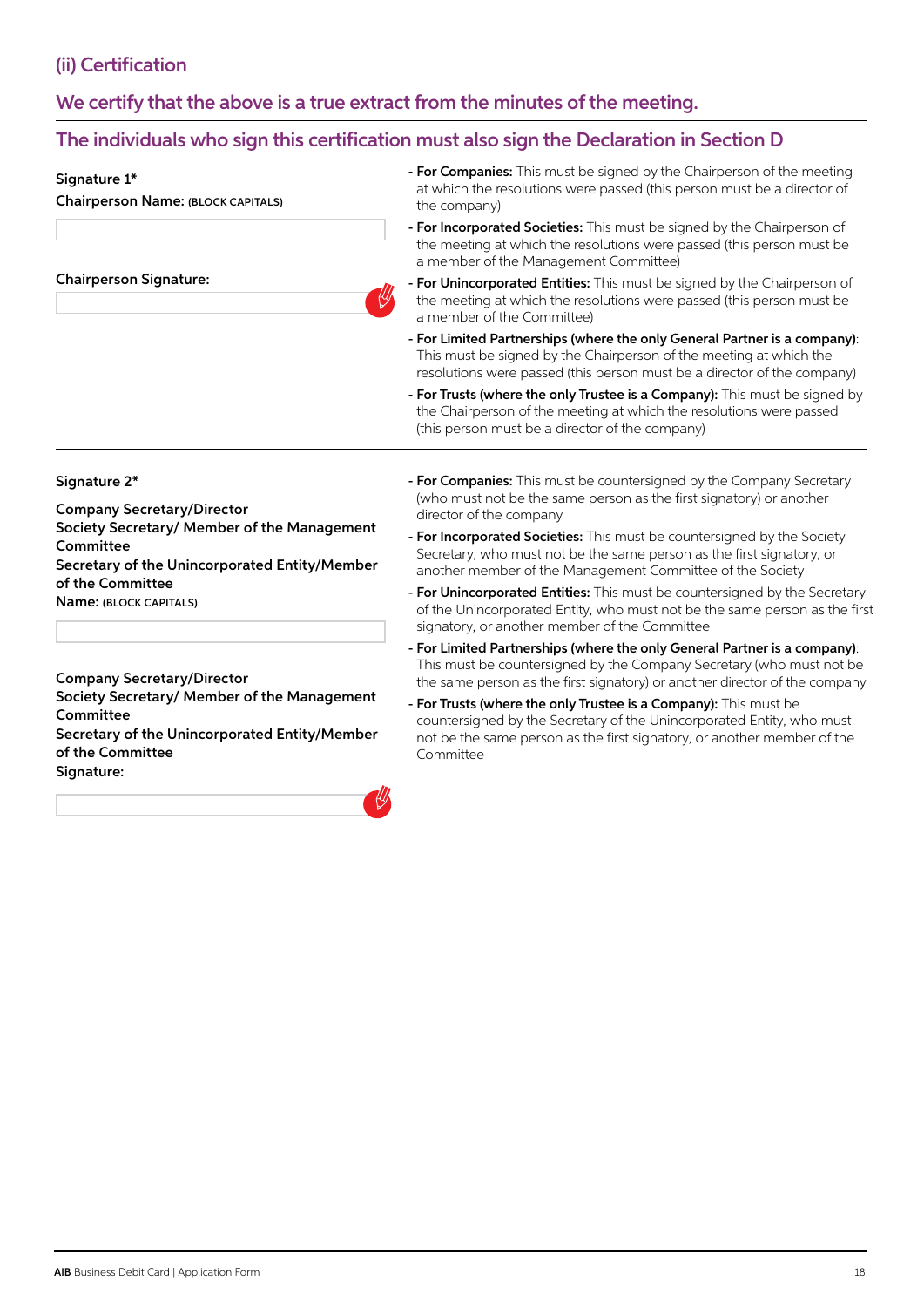## **Declaration**

I/We apply to AIB to issue the Business Debit Card(s) in the name(s) of the Authorised User(s), details provided in Section B above, for use on the Account in accordance with the Debit Card Terms and Conditions of Use;

I/We confirm that I/we have received, read and accept the Debit Card Terms and Conditions of Use;

I/We request AIB to issue the Personal Identification Number(s) ("PIN(s)") for the Card(s) to the Authorised User(s);

I/We confirm that the nominated Authorised User(s) are also authorised signatories on the Account and are permitted to effect transactions on the Account alone;

I/We permit AIB to cancel the Card(s) if the mandate on the Account ceases to be 'any one to sign';

I/We understand that the Account Holder is liable for the payment of all Transactions carried out by the Authorised User(s) as if the transactions had been carried out by the Account Holder;

I/We understand that if any of the Authorised User(s) cease to be an authorised signatory on the Account that the Card(s) will remain in existence until cancelled by the Account Holder;

I/We understand that AIB may make enquiries that AIB deems necessary in connection with this application;

I/We understand that AIB reserves the right to decline this application without giving a reason and without entering into correspondence.

### Who can sign?

- For Partnerships: To be signed by a minimum of two partners in the partnership;
- For Limited Partnerships (where the General Partner(s) is an/are individual(s)): To be signed by the individual General Partner(s);
- For Sole Traders: To be signed by the Sole Trader/sole business account holder;
- For Trusts (where the Trustees are individual(s)): To be signed by a minimum of two trustees of the Trust;
- For all Companies, Incorporated Societies, Unincorporated Entities, Limited Partnerships (where the only General Partner is a company), Trusts (where the only Trustee is a Company): To be signed by the individuals who signed the certification at part (ii) in Section C above.

| Name: (BLOCK CAPITALS) | Signature |    | Day | Month | Year |
|------------------------|-----------|----|-----|-------|------|
|                        |           | ₩  |     |       |      |
| Name: (BLOCK CAPITALS) | Signature |    | Day | Month | Year |
|                        |           | ţÝ |     |       |      |
| Name: (BLOCK CAPITALS) | Signature |    | Day | Month | Year |
|                        |           | ţÝ |     |       |      |
| Name: (BLOCK CAPITALS) | Signature |    | Day | Month | Year |
|                        |           | ₩  |     |       |      |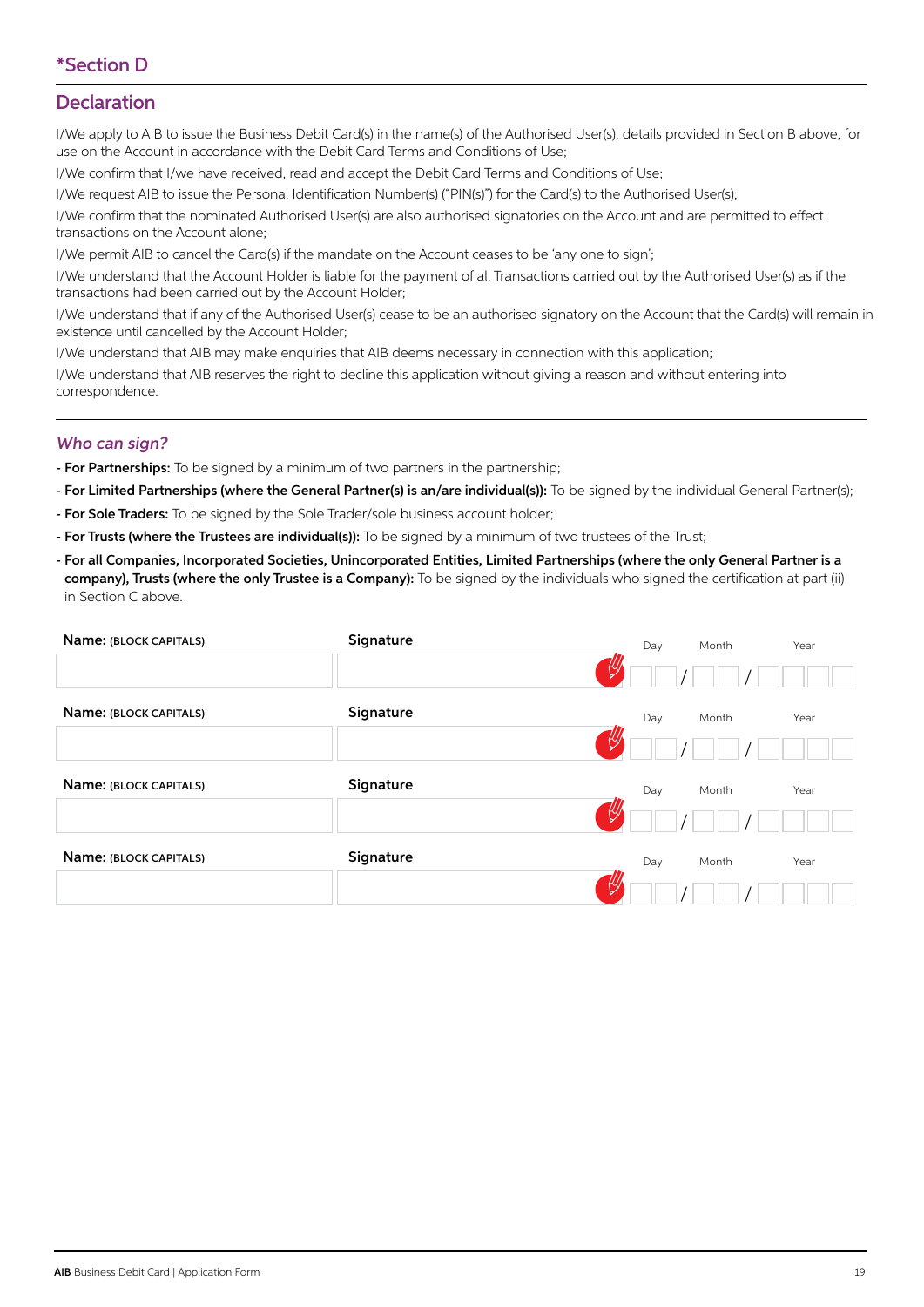# Bank Use Only

| Trader, Trust (where the Trustees are individuals):                               | If the Account Holder Applicant is a Partnership, Limited Partnership (where the General Partner(s) is an/are individual(s)), Sole                                                   |
|-----------------------------------------------------------------------------------|--------------------------------------------------------------------------------------------------------------------------------------------------------------------------------------|
| The mandate on the Account is 'any one to sign'                                   |                                                                                                                                                                                      |
|                                                                                   | I confirm that all mandatory fields (i.e. ALL Sections EXCEPT Section C) have been completed                                                                                         |
|                                                                                   | I confirm that the Account Holder Applicant has received a copy of the Debit Card Terms and Conditions of Use                                                                        |
| of the authorised signatories on the account mandate held                         | I confirm that the Authorised User(s) name(s) and signature(s) detailed in Section B match the name(s) and signature(s)                                                              |
|                                                                                   | I confirm that the Authorised User(s) has signed their name, in the space provided, in Section B                                                                                     |
| in the case of a Limited Partnership, if the General Partner is a sole individual | I confirm that a minimum of two signatures has been provided in Section D, EXCEPT for Sole Trader Applicants, or,                                                                    |
| General Partner is a company), Trust (where the only Trustee is a company):       | If the Account Holder Applicant is a Company, Incorporated Society, Unincorporated Entity, Limited Partnership (where the only                                                       |
| The mandate on the Account is 'any one to sign'                                   |                                                                                                                                                                                      |
| I confirm that all mandatory fields (i.e. ALL Sections) have been completed       |                                                                                                                                                                                      |
|                                                                                   | I confirm that the Account Holder Applicant has received a copy of the Debit Card Terms and Conditions of Use                                                                        |
|                                                                                   | I confirm that the Authorised User(s) name(s) detailed in Section B match the name(s) of the<br>Authorised User(s) named within the resolution in Section C on this application form |
| signature(s) of the authorised signatories on the account mandate held            | I confirm that the Authorised User(s) name(s) and signature(s) detailed in Section B match the name(s) and                                                                           |
|                                                                                   | I confirm that the Authorised User(s) has signed their name, in the space provided, in Section B                                                                                     |
| the declaration at Section D                                                      | I confirm that the individuals who signed the certification at (ii) in Section C match the signatories of                                                                            |
| Duais als Chaff Mai                                                               | $C+LU$ in                                                                                                                                                                            |

| <b>Branch Staff Name</b> | <b>Staff ID</b>      |
|--------------------------|----------------------|
|                          |                      |
| Signature                | Date                 |
|                          | Month<br>Day<br>Year |
|                          | Щ                    |